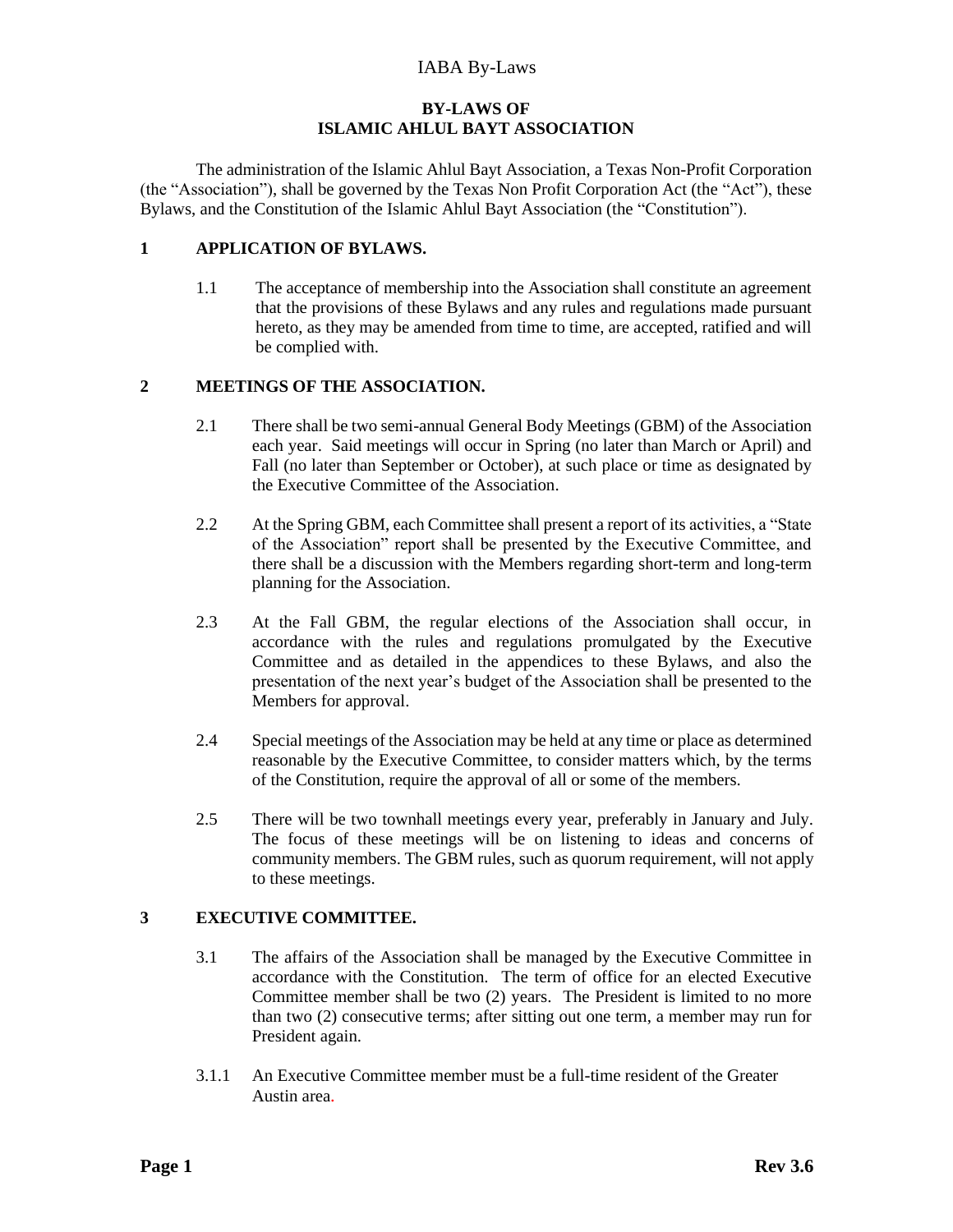- 3.1.2 Every Executive Committee Member shall be Chair or member of at least one working committee (said committees being enumerated and defined in Appendix B to these By-Laws).
- 3.2 Any member of the Executive Committee may resign at any time by giving notice to the President of the Association or remaining members of the Executive Committee. Whenever there shall occur a vacancy on the Executive Committee for any reason in the midst of the term (death, resignation, removal, etc.), the Executive Committee members shall appoint the runner up from the most recent Executive Committee election. This appointed member shall serve for the remainder of the term of the departed Executive Committee member. If an Executive Committee position becomes vacant for any reason with sixty (60) days or less left in that Executive Committee member's term, then no replacement shall be made, and that vacant position will be filled by normal process at the next election.
- 3.3 If an Executive Committee member resigns his/her position due to successful election to the office of President, then that member's vacant position on the Executive Committee shall be filled, for the remainder of the member's term, by the appointment of the next runner-up from the immediately following election for open Executive Committee positions.
- 3.4 The members of the Executive Committee shall receive no compensation for their services unless expressly approved by a three-quarter majority of the Association.
- 3.5 The Executive Committee, for the benefit of the Association, shall manage the business, property and affairs of the Association and enforce the provisions of the Constitution, these Bylaws, the house rules and the administrative rules and regulations governing the Association. The Executive Committee shall have the powers, duties and responsibilities with respect to the Association as contained in the Act, the Constitution and these Bylaws.
- 3.6 Meetings of the Executive Committee shall be open to Members of the Association to attend and observe, absent special circumstances that require a meeting to consist of the Executive Committee only, at the discretion of the Executive Committee. Reasonable notice of the regular and special Executive Committee meetings shall be provided to the Members of the Association.
- 3.7 Special meetings of the Executive Committee may be called by or at the request of any Executive Committee member.
- 3.8 Regular meetings of the Executive Committee may be held without call or notice provided the time and place for such meetings has been duly adopted by the Executive Committee or otherwise provided by these Bylaws.
- 3.9 Any member of the Executive Committee may, at any time, waive notice of any meeting of the Executive Committee in writing, and such waiver shall be deemed equivalent to the giving of such notice. Attendance by a member of the Executive Committee at a meeting shall constitute a waiver of notice to him of such meeting unless such Executive Committee member attends the meeting for the express purpose of objecting to the transaction of any business because the meeting was not lawfully called. If all the members of the Executive Committee are present at any meeting of the Executive Committee, no notice shall be required and any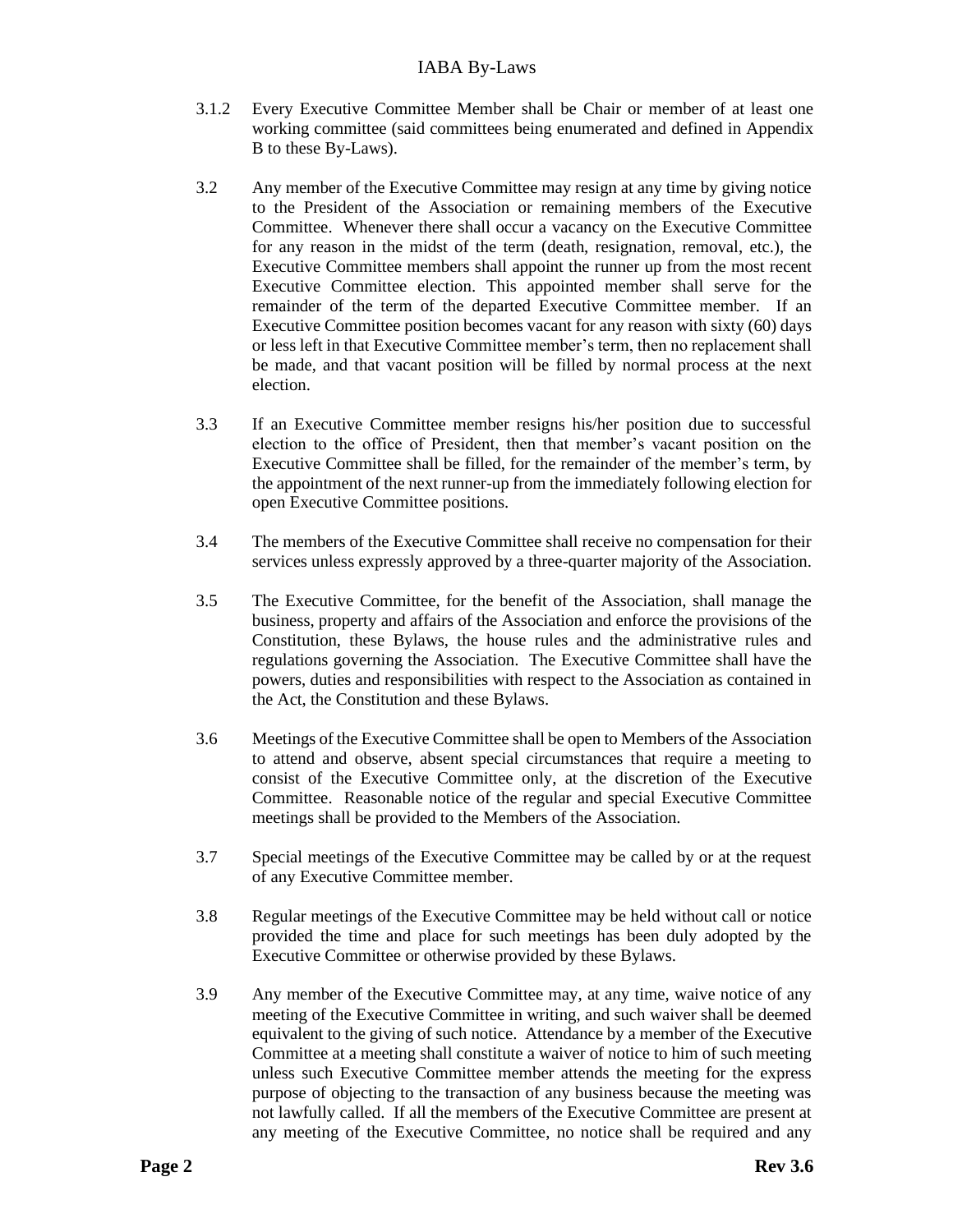business may be transacted at such meeting. Attendance by a member of the Executive Committee may be satisfied via telephone conference call.

- 3.10 The fiscal year of the Association shall be the calendar year unless otherwise determined by the Executive Committee.
- 3.11 Proxy voting (one Executive Committee member delegating or receiving authority to vote on behalf of another Executive Committee member) shall not be allowed on the Executive Committee.
- 3.12 The Executive Committee shall appoint a Coordinator for major Association events (such as Eid, Muharram, Ramadan, etc.) to coordinate details between the various committees (Program, Food, BMI, etc.).

# **4 OFFICERS.**

- 4.1 The President, Vice-President, Secretary and Treasurer shall be positions in which no two may be held by the same person. The Executive Committee may appoint such other assistant officers (e.g., Assistant Secretary or Assistant Treasurer) as it may deem necessary. No officer or Chair shall receive compensation for serving as such. Committee Chairs shall be annually appointed by the Executive Committee and may be removed and replaced by the Executive Committee. The term of Chairs shall expire annually. The Chair may be re-appointed by the Executive Committee. The annual appointments shall occur after the Fall General Body meeting.
- 4.2 The President shall be the chief executive of the Association and shall preside at all meetings of the Association and of the Executive Committee and may exercise the powers ordinarily conferred upon the presiding officer of an Association. The President shall exercise general supervision over the Association and its affairs. He and at least one other member of the Executive Committee shall sign on behalf of the Association any conveyances, mortgages and contracts of material importance to its business.
- 4.3 The Vice-President shall be elected from and by the members of the Executive Committee, at its first meeting following the Fall General Body Meeting. The Vice-President shall serve until the subsequent Fall General Body Meeting. The Vice-President shall, in the absence or unavailability of the President, perform each of the duties and functions of the President. In the event the President resigns or no longer due to death or disability retains the office of President, the Vice-President shall assume the position of President until the next Fall General Body Meeting at which time a new President shall be elected by the general body, and the Executive Committee at its next meeting shall elect a new Vice-President.
- 4.4 The duties of all officers and committees are set forth in Appendix B. The responsibilities of the Treasurer are set forth in the section following below.

# **5 FINANCE AND ACCOUNTING.**

5.1 The Finance and Accounting for the Association will consist of the following positions, none of which may be held by: a) a member of the Executive Committee; or b) a Chair of any other committee. Furthermore, no two positions may be held by the same person: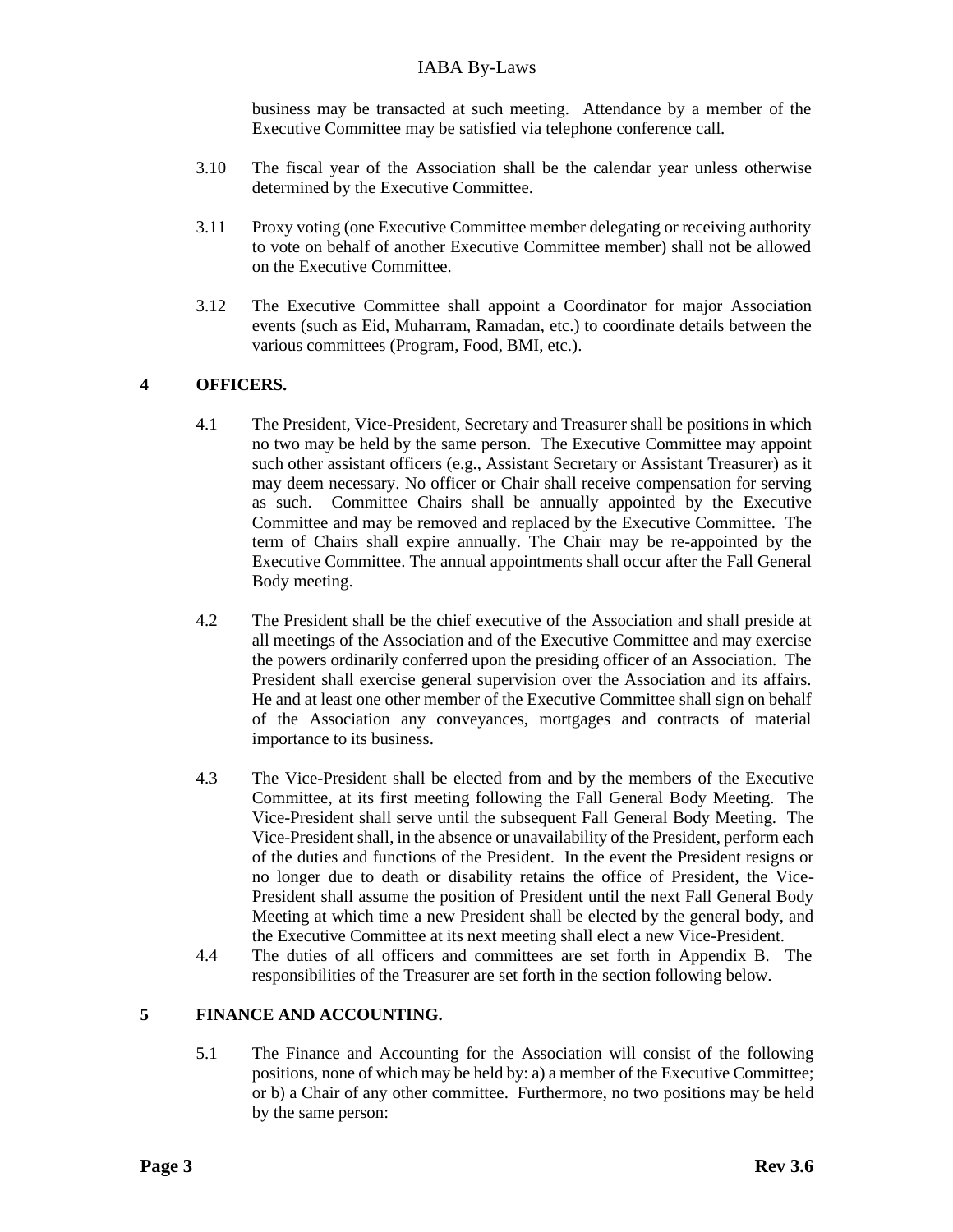- a. Chief Financial Officer (CFO)
- b. Treasurer and Assistant Treasurer
- c. Internal Auditor

## 5.2 **General.**

- 5.21 Any expenditure above \$500.00 shall be approved by the Executive Committee and the Chair of the relevant committee.
- 5.22 Any expenditure up to \$500.00 may be approved by the Chair of the relevant committee.
- 5.23 All checks above \$500.00 shall be co-signed using at least one person authorized by the depository bank and the other being either another person authorized by the depository bank or a Member of the Executive Committee. Under no circumstances may the CFO or the Internal Auditor sign a check. The following persons are approved to sign on checks per the depository bank records:

President; Vice President; Treasurer; and, Secretary.

- 5.24 The Internal Auditor shall be appointed by the Executive Committee for a two-year term, with no restriction on re-appointment. Internal and external audits will be performed on an annual basis.
- 5.25 Understanding that contributions are often made to the Association for a specific purpose, it is the policy of the Association that funds contributed to the Association which are expressly designated for a specific purpose shall be used for said purpose or the donor shall be notified with the option that said donation be returned. If the donor does not request a refund, the donation shall be allocated to the Association's general purposes. Whether to utilize a donation as requested shall be up to the discretion of the Executive Committee using guidelines set forth in the Constitution, these Bylaws, and the laws of the United States. When such funds are utilized as requested by the donor, the Treasurer shall account for said funds in the Association books as necessary to ensure proper credit for the requested use and or committee and said funds will be an addition to the funds budgeted for a Committee as applicable.
- 5.3 The CFO shall be appointed by the Executive Committee, and:
	- 5.31 Shall develop, maintain and oversee the implementation of guidelines and requirements for all financial activity so as to ensure compliance with all applicable Federal, State and local, laws, regulations and requirements pertaining to and necessary for, the continuation of non-profit and tax exempt corporation status using generally accepted accounting principles (GAAP);
	- 5.32 Shall develop, maintain, and oversee the implementation of proper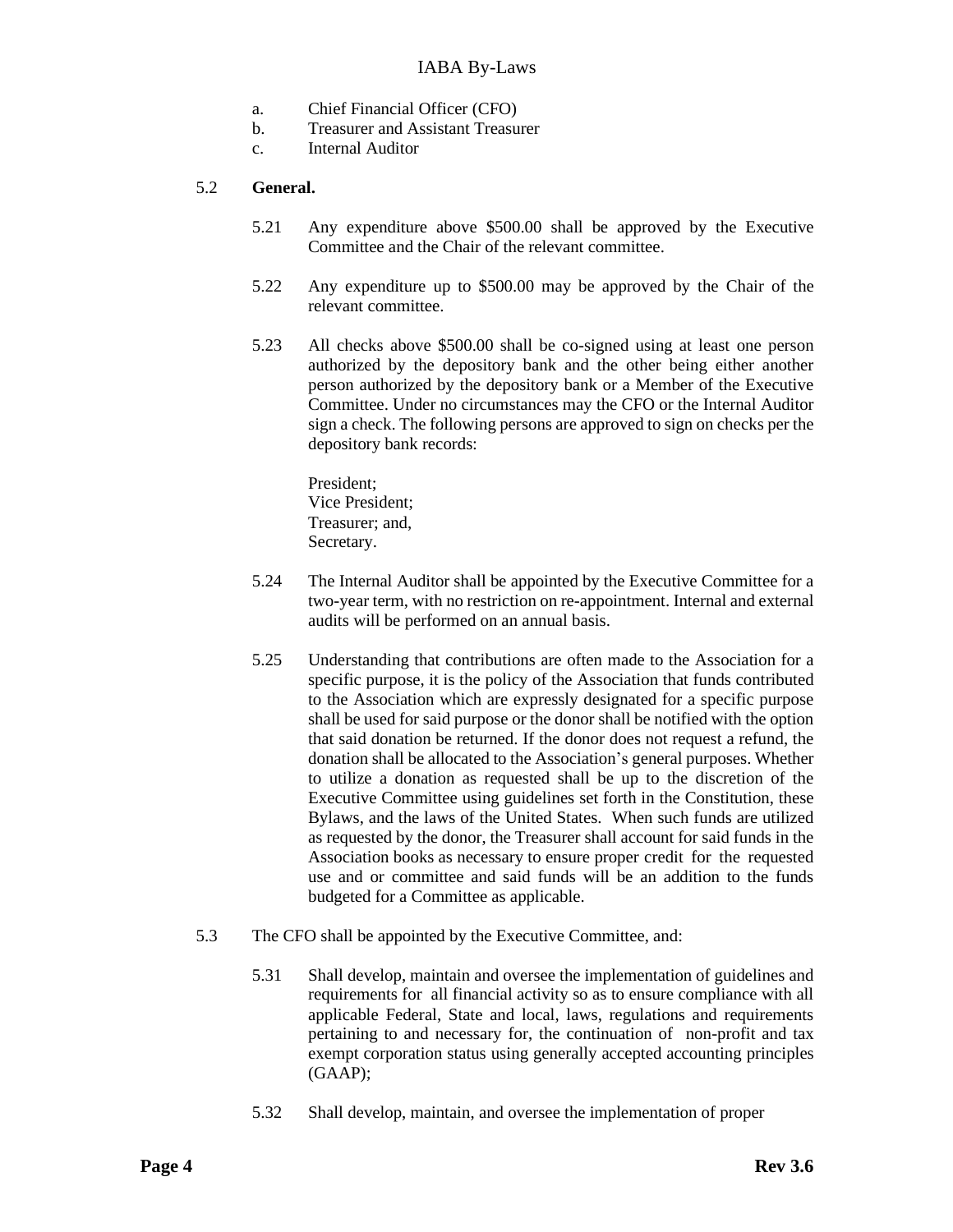guidelines and requirements for the use and documentation of all financial activity concerning the receipt and use of funds tendered to the Association as Khums or as charity;

- 5.33 Shall develop, maintain and oversee the implementation of guidelines and requirements for financial activity so as to:
	- a. facilitate the purchase and use of debit or credit cards;
	- b. ensure available tax exemptions are properly utilized whenever possible;
	- c. maintain compliance with budgetary restrictions; and
	- d. ensure proper records of all activities are maintained, secure, and available for review by appropriate personnel as needed.
- 5.34 Shall prepare or oversee the preparation of the annual budget for IABA at least one month prior to the Fall GBM; and,
- 5.35 Shall work with the Internal Auditor appointed by the EC.
- 5.4 The Treasurer shall be appointed by the Executive Committee, and:
	- 5.41 Shall promptly make all deposits of funds received and properly account for each in the appropriate category;
	- 5.42 Shall write and sign checks of IABA and shall ensure all checks:
		- a. Are written in compliance with an authorized directive;
		- b. Are properly executed;
		- c. Have accurate and complete notations set forth thereon;
		- d. If a reimbursement, have a verifying receipt which shall be retained in the records of IABA;
		- e. Are allocated to the appropriate budget line; and
		- f. Are copied for the records of IABA
	- 5.43 Shall, based on current Ijazah (permission), forward the Khums donations to the Marjah, and account for the portion forwarded back (i.e., 50% of the total, after the deduction of Sehm-e-Sadaat);
	- 5.44 Shall ensure that receipts are provided to donors on a timely basis;
	- 5.45 Shall maintain the books and financial records of IABA so as to:
		- a. comply with GAAP standards;
		- b. remain confidential; and
		- c. allow for review as needed by appropriate personnel; and,
	- 5.46 Shall select and train such persons, as approved by the Executive Committee, to ensure a continuity of Treasurer functions and to assist in carrying out the duties of Treasurer; one of which who shall hold the position of Assistant Treasurer. The Assistant Treasurer shall have the authority of Treasurer in the absence of the Treasurer and/or as directed by the Treasurer.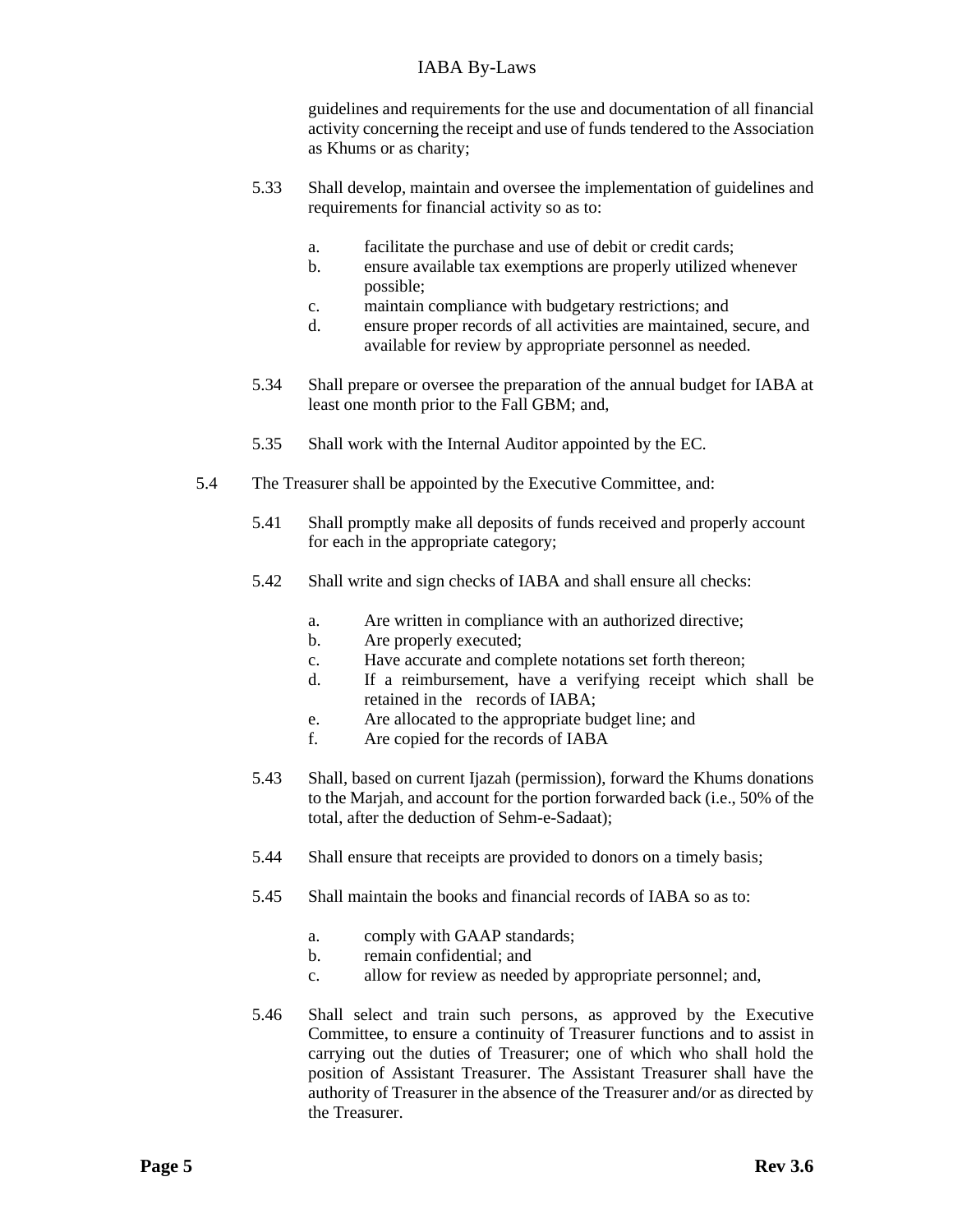- 5.5 The Fundraising Chair shall be appointed by the Executive Committee, and:
	- 5.51 Shall implement and oversee appropriate measures and efforts to raise funds for construction and capital improvements; for major repairs as defined by the Executive Committee; for land acquisitions; and, for Ramadan, Muharram, other programs, etc.; and,
	- 5.52 Shall implement and oversee appropriate measures to seek long term financial stability of IABA through such measures as donations and gifts, and via investments.
- 5.6 The Internal Auditor shall be appointed by the Executive Committee, and shall, per GAAP standards, review and audit the books and financial records of IABA on an annual basis and shall verify and submit a report to the Executive Committee upon completion, prior to the Spring GBM.

## **6 AMENDMENT OF BYLAWS.**

6.1 These Bylaws may be amended by majority vote of the Executive Committee at any duly convened meeting of the Executive Committee called for such purpose, provided a quorum is present; or, by the General Body at any duly called general body meeting provided specific wording of the requested amendment is provided in writing to the Members of the Association at least 90 days in advance of the meeting and a quorum is present at such meeting.

## **7. SCOPE OF BYLAWS**

7.1 To the extent there is any conflict between the language in these Bylaws, and the language in any Appendix attached hereto, the language in these Bylaws shall control.

# **CERTIFICATION**

We, the following Officers of the ISLAMIC AHLUL BAYT ASSOCIATION, do hereby certify that the foregoing is a true and correct copy of the Bylaws of ISLAMIC AHLUL BAYT ASSOCIATION, a Texas Non-Profit Corporation, adopted at a meeting of the Executive Committee held on **December 6, 2020**, which adoption appears of record in the minutes of said meeting.

Président Secretary

 $\frac{Sigma}{A}$  and  $\frac{Sigma}{A}$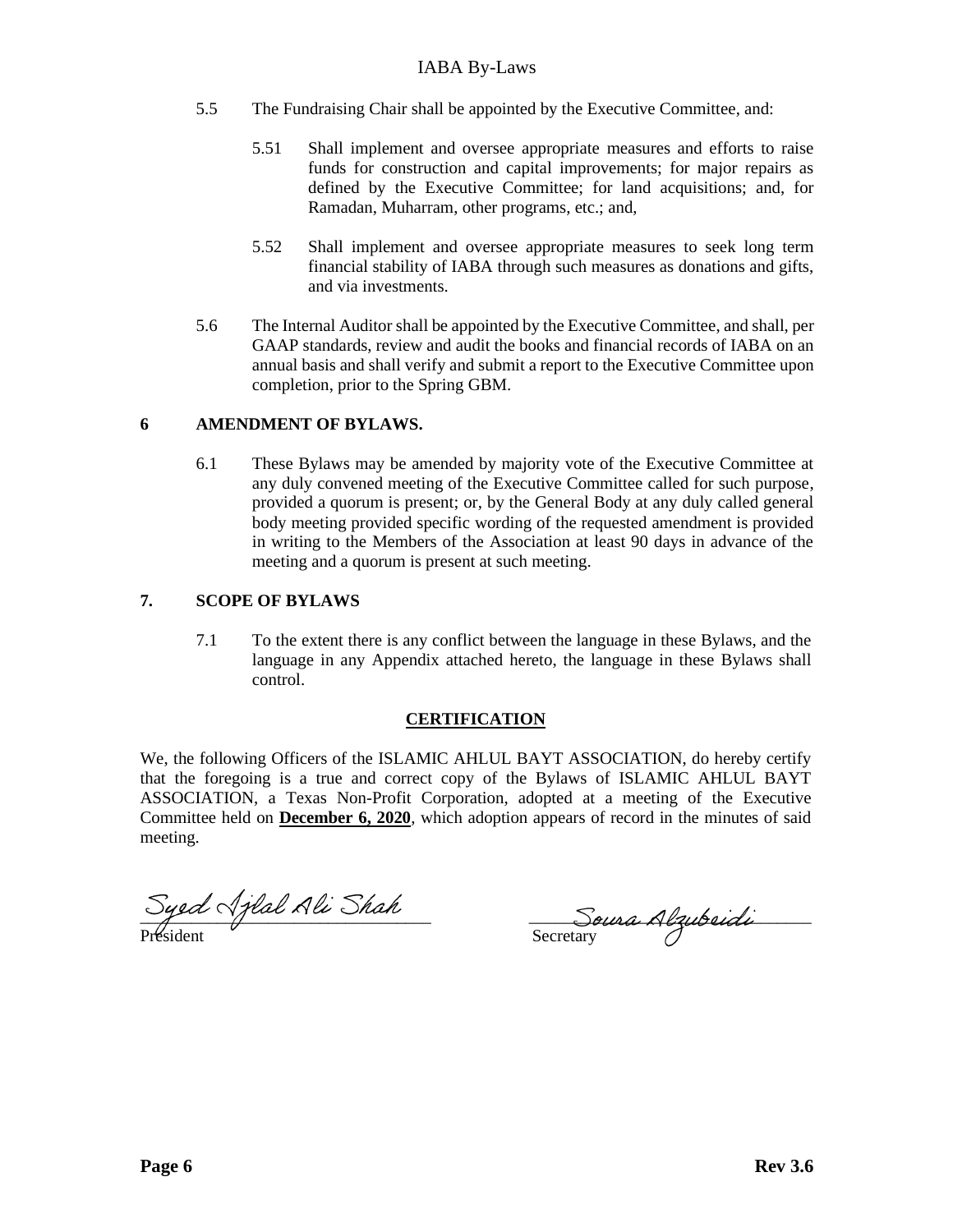## **Appendix A Revision History**

## **Rev. A – 11/8/1997:**

1. Initial Release

### **Rev. B – 8/6/2000:**

- 1. Modified article 2.1: Changed word 'Saturday' to 'week'
- 2. Added article 4.5. (Reference to Appendix B)
- 3. Added articles 5.2 and 5.3 (petty cash limits and procedure)
- 4. Added Appendices A (Revision History) and B (Committee & Officer Job Descriptions)
- 5. Added Appendix C (Stock Collection and Management Policy)

## **Rev. C – 8/30/2004:**

- 1. Section 2 expanded
- 2. Modified article 3.2 (changed elected to appointed)
- 3. Modified articles 3.5 to 3.9
- 4. Modified article 4.2 (removed restrictive references for President's activities)
- 5. Modified Appendix B (Committee and Officer Job descriptions)
- 6. Added Appendix D (Election Rules and Procedures)
- 7. Added Appendix E (Membership Fees)

## **Rev. 3.1 – 02/2009:**

- 1. Moved Revision from header to footer
- 2. Changed revision system from alphabetic to numeric, to allow for minor revisions
- 3. Modified article 4.1(annual expiration of officers' term)
- 4. Removed article 4.4 (brief role of Secretary and Treasurer)
- 5. Modified articles 5.2 and 5.3 (changed amount from \$200 to \$250)
- 6. Modified Certification note (removed the year and Secretary name, added President)
- 7. Added heading for Appendix B and modified title (added "Roles")
- 8. Extensively modified (added and removed) the roles for all the committees
- 9. Renamed Social Activities committee to Social committee
- 10. Renamed Special Projects committee to Building committee
- 11. Removed Webmaster
- 12. Added Welfare and Election committees
- 13. Removed Appendix B General Provisions item 1
- 14. Added Appendix B General Provisions items 3 and 4
- 15. Removed Appendix C (Stock Collection and Management Policy)
- 16. Added Appendix C section 3 (Election Committee)
- 17. Added Appendix C item 4.2 (Quorum and ballot count should match)
- 18. Renamed Appendix D (Membership) and split into 2 sections with new items
- 19. Added Appendix E (Miscellaneous Policies) by incorporating IABA policies document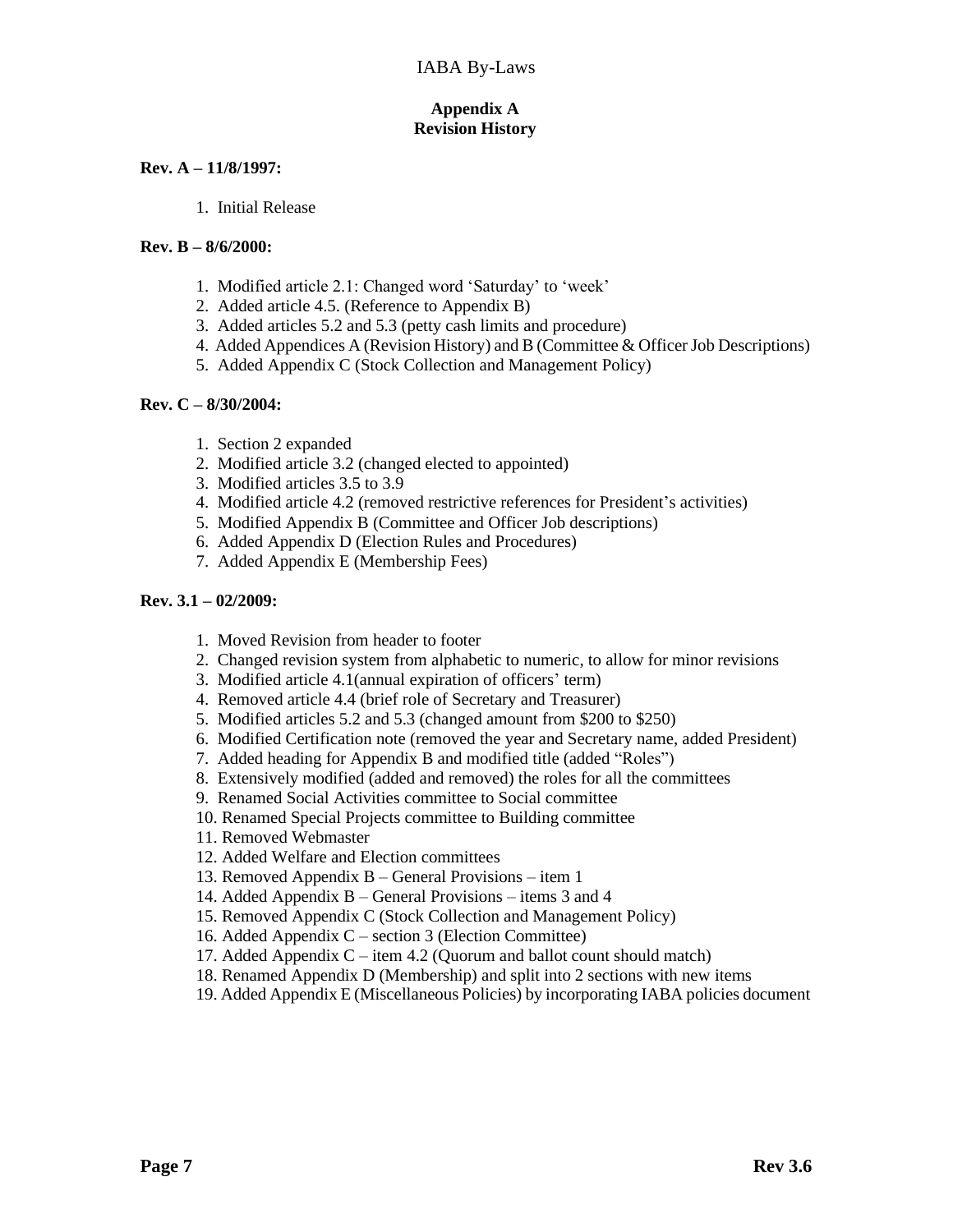## **Rev. 3.2 – 04/2010:**

- 1. Modified article 2.2 by changing March to first annual
- 2. Modified article 2.3 by changing September to second annual and removing reference to updated accounts and election specifics
- 3. In article 4.1 removed redundant statement that President and Vice President should be officers
- 4. Modified article 4.2 by changing signatories from two to one (in addition to President)
- 5. Appendix B Membership committee removed and roles added to Secretary
- 6. Appendix B Internal Auditor role created and linked to Finance Committee
- 7. Appendix B Renamed Islamic Education Committee to Education Committee
- 8. Appendix B Added 2 new roles to Building Committee
- 9. Appendix D References to Membership committee removed
- 10. Appendix E Changed ownership of Bookstall (to Resident Alim) and Flyer stand (to Outreach)

## **Rev. 3.3 – 10/2014:**

- 1. Modified article 2.1 to rename the two semi-annual meetings as General Body Meetings (GBM), renamed them to spring and Fall meetings, and specified that Spring GBM shall occur in March or April, and Fall GBM shall occur in September or October.
- 2. Modified article 2.2 to state that Spring GBM shall consist of Committee reports, a State of the Association report by the Executive Committee, and a short-term and long-term planning session presented to the Members.
- 3. Modified article 2.3 to state that Fall GBM shall also include presentation of the next year's budget of the Association to the Members for approval.

#### **Rev. 3.4 – 10/2015**

- 1. Added article 3.10 to disallow proxy voting in the Executive Committee.
- 2. Amended articles 4.1-4.4 to identify the executive officers of the association, to disallow the executive officers of the association from serving as Chair of any committee of the Association, and to clarify the selection process for the Vice-President.
- 3. Amended Article 5 to be an overall Finance and Accounting article; added a Chief Financial Officer (CFO) and specified CFO's duties; added Treasurer and Assistant Treasurer and specified Treasurer and Assistant Treasurer's duties; specified Finance Chair's duties; and, added Internal Auditor and specified Internal Auditor's duties. Removed Treasurer, Finance Committee, and Internal Auditor descriptions and duties from Appendix B.
- 4. Amended Article 6 / 6.1 to specify process for amending these Bylaws.
- 5. Added Article 7 / 7.1 to specify controlling language of these Bylaws.

## **Rev. 3.5 – 10/2016**

- 1. Article 3.1 now specifies term of office for Executive Committee member is two (2) years.
- 2. Articles 3.2 and 3.3 now clarify procedures for filling vacancy in Executive Committee.
- 3. Article 3.12 was added to provide for a Coordinator to be appointed to work with various committees during major IABA events and months.
- 4. Article 5 replaces all references to Finance Chair and Finance Committee with Fundraising Chair and Fundraising Committee.
- 5. Articles 5.21 to 5.23 were amended to clarify the expenditure approval guidelines.
- 6. Article 5.43 was added to specify one of Treasurer's duties being the forwarding of Khums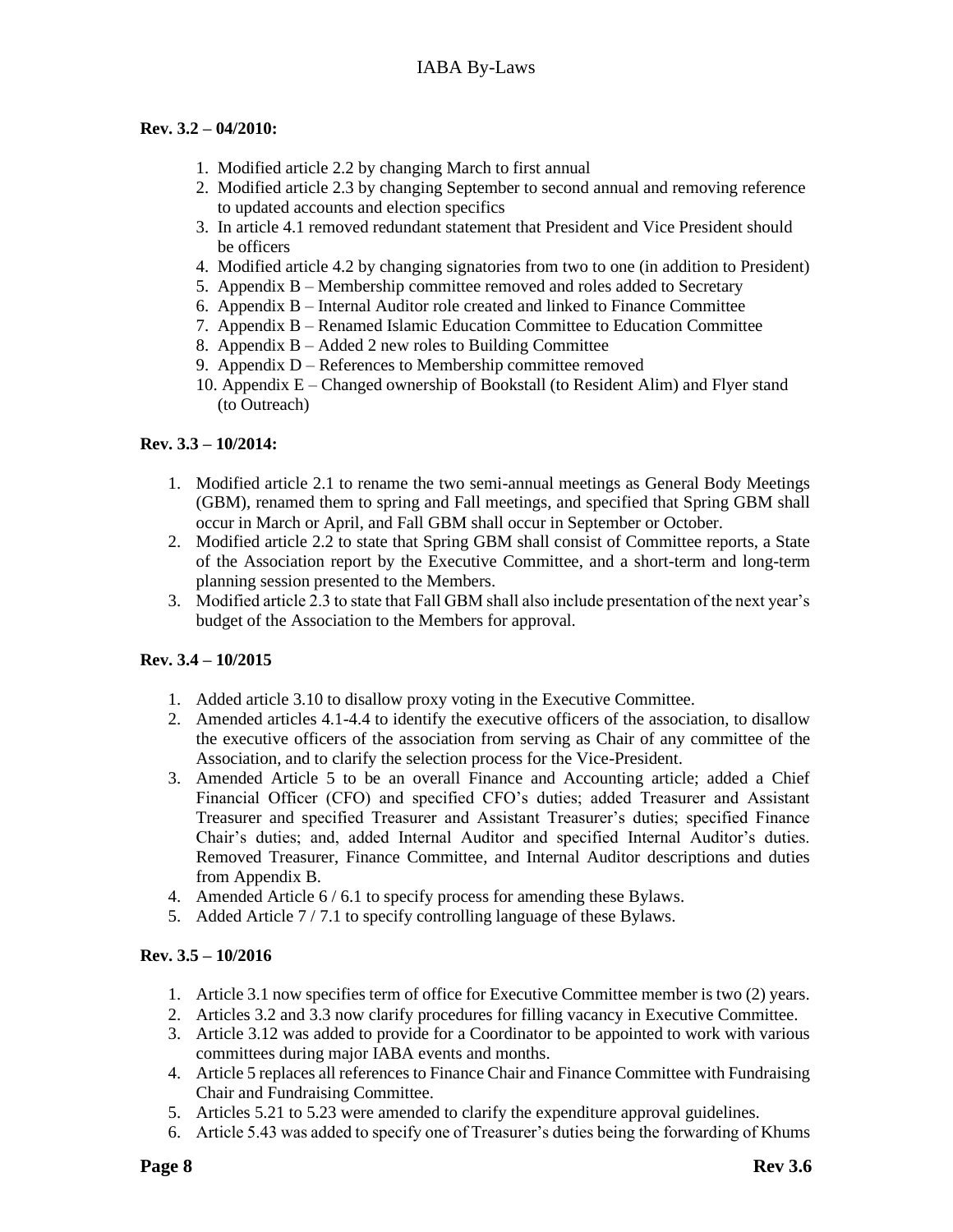funds to the Marjah.

Appendix B:

- 7. Added P.O. Box mail to the list of Secretary's duties.
- 8. Deleted all duties relating to membership applications and membership directory from Secretary.
- 9. Established a Food Committee with specific duties.
- 10. Deleted adult education as one of the specific duties of the Education Committee, and added duty of planning towards a full-time school.
- 11. Established a proposed Adult Education Committee (work in progress…).
- 12. Deleted meal set-up and clean-up duties under Program Committee (due to establishment of Food Committee), and added duties of maintaining the main hall and audio-visual equipment.
- 13. Added Eid celebration events and semi-annual IABA recreational events to the duties of Social Committee.
- 14. Added specific duties under Ladies Committee, relating to organizing ladies' social and religious events, and maintaining ladies' sections in IABA halls.
- 15. Added specific duties under I.T. Committee, relating to website content, member email lists, and using social media; deleted outdated reference to Yahoo repository page.
- 16. Re-titled Building Committee as New Building Committee; added specific duties of regular updates to the membership, and compliance with governmental authorities.
- 17. Modified the composition of the Welfare Committee.
- 18. Established a Membership Committee with specific duties pertaining to membership applications, lists, and directories (no longer under Secretary's duties).

Appendix C:

19. Expanded Section 1 eligibility criteria for running for the Executive Committee.

Appendix D:

20. Specified in 2.1 that annual due date for membership dues is January 1.

Appendix E:

- 21. Added Section 2.3 pertaining to use/disposal of items donated as waqf.
- 22. Expanded Sections 3.1-3.5 to set forth procedures for borrowing items from IABA.
- 23. In Section 4.4, replaced Shed with Pump Room.
- 24. In Section 4.8, combined Dining Area and Kitchen, and assigned both to Food Committee.
- 25. Deleted Section 4.12, as there is no longer an Alim Office.
- 26. Deleted language describing layout of notice boards in Section 5, and made reference to Appendix G (diagram with layout of notice boards).
- 27. Added Section 11 with specific procedures relating to use of IABA property/premises for Non-IABA events.

Appendix F:

28. Added new Appendix F, with detailed Code of Conduct for all IABA attendees.

Appendix G:

29. Added new Appendix G, regarding layout and ownership of notice boards at IABA.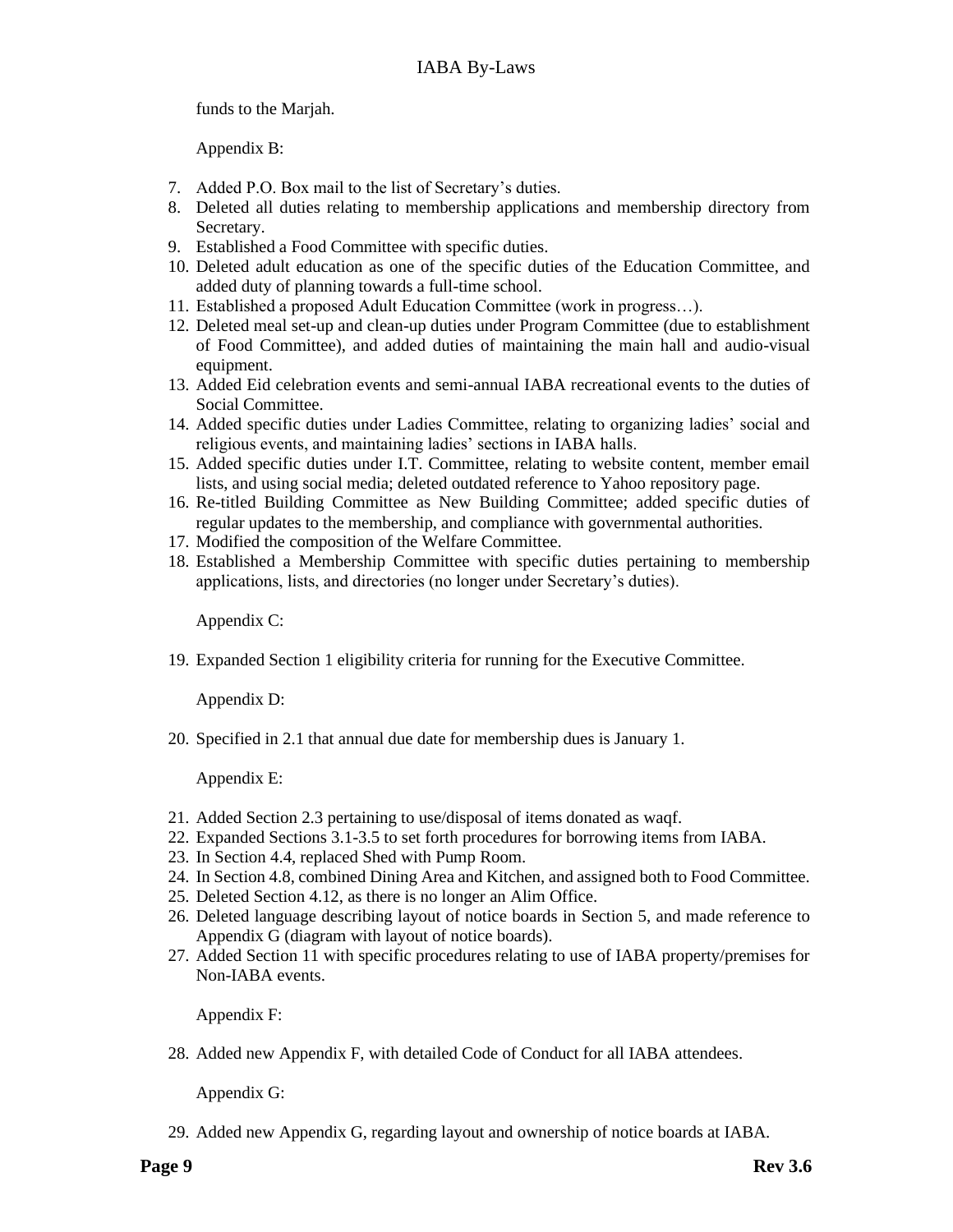## **Rev. 3.6 – 12/2020**

- 1. Added Section 2.5 to require holding two (2) townhall meetings each year.
- 2. Added language to Section 3.1, placing limit of two (2) consecutive terms on President.
- 3. Added Section 3.1.1 to require full-time residency for Executive Committee members.
- 4. Added Section 3.1.2 to require each Executive Committee Member to be Chair or member of at least one committee*.*
- 5. Revised Section 4.1 to remove restriction on President, Vice President, Secretary, and Treasurer from holding a position as committee Chair.
- 6. Revised Section 5.1 to remove Fundraising Chair from the Finance and Accounting team.
- 7. Revised Section 5.23 to remove Fundraising Chair from the list of people who cannot sign on checks.
- 8. Added Section 5.24 to require annual internal and external audit.

Appendix B:

- 9. Added general requirement that only dues-paying members may serve on any committee.
- 10. Funeral Committee: Removed duty to assist in preparation of wills, and added duty to maintain historical records of IABA burials and payments.
- 11. Election Committee: Added restriction against any committee member being on the ballot.
- 12. Membership committee: Added "with necessary details including annual membership payment status," removed "publication and distribution of membership directory," and added "invite community members to become registered members of IABA."
- 13. Added Security Committee with specified roles and duties.

Appendix C:

14. Removed "a volunteer" from "EC candidate must have served as a committee member or volunteer for at least one year," and added, "Election Committee may not have any family member of any candidate on the ballot."

Appendix D:

15. Revised Section 1.2 to specify membership dues for dependent children becoming adults.

Appendix E:

16. Revised Section 7.2 to change custodian of keys from Secretary to Security Committee.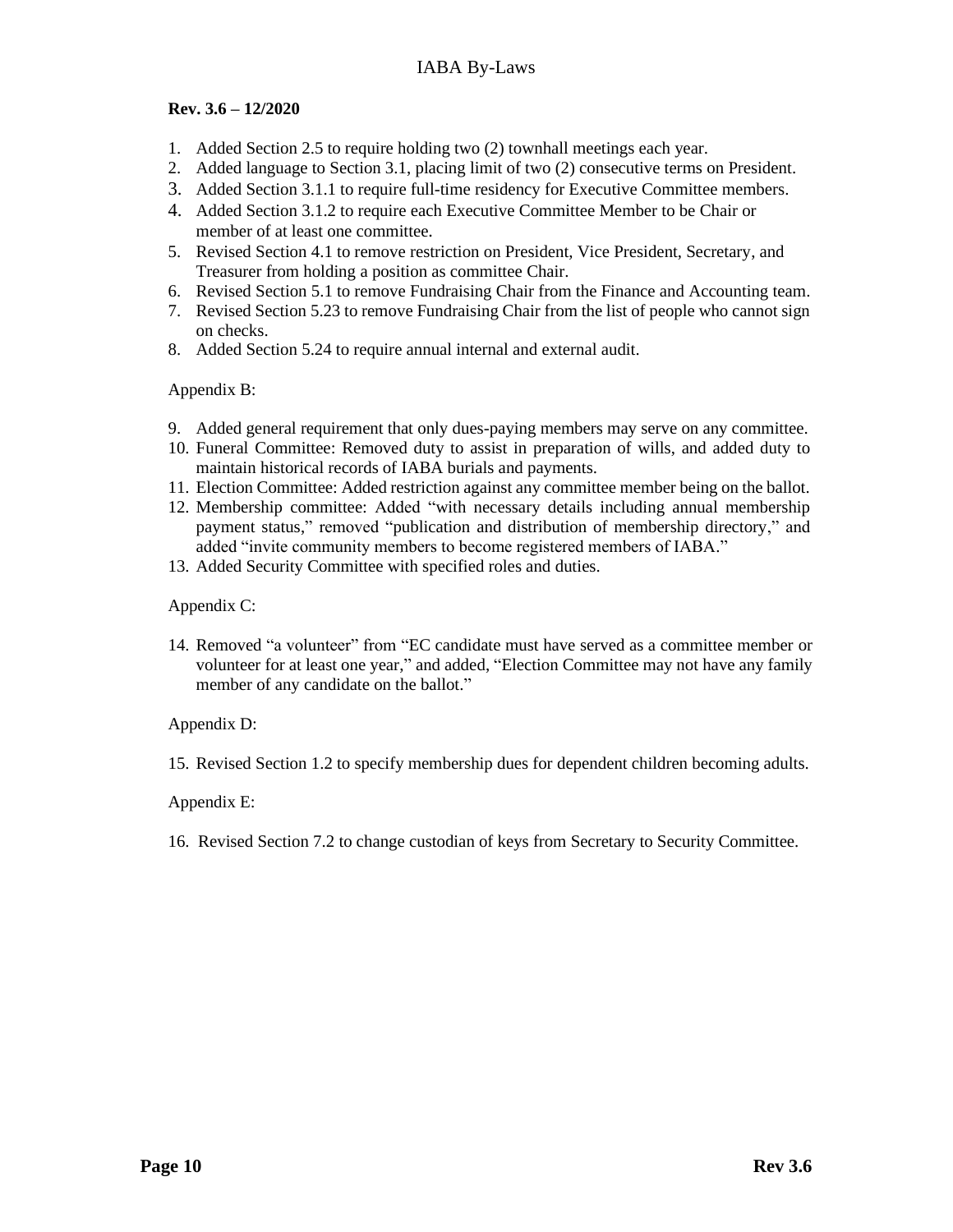## **Appendix B Committee Roles & Officer Job Descriptions**

## **General:**

- Only dues-paying members can become members or Chairs of any committee.

## **Executive Committee:**

- Appoint a Treasurer, a Secretary and other officers and committees as needed
- Establish and implement policies and guidelines for the efficient operation of the Association
- Develop, disseminate, coordinate and implement short-range and long-range plans
- Decide and announce timings of EC meetings and General Body meetings.
- Carry out other duties enumerated in Article 3 (Sections 3.1-3.12) of the By-Laws.

## **Secretary:**

- Keep minutes of all proceedings and meetings of the Association
- Check IABA mailbox and P.O. Box
- Update the voice-mail recording of the Association as and when needed
- Update the EC notice board with budget, membership and other relevant information
- Facilitate the distribution of official notices to the members of the Association (including moon-sighting information, death announcements, non-IABA announcements etc.)
- Maintain the lost and found items
- File and record all official documents for sales, contracts, renewals, marriages and divorces
- Ensure validity and legality of all official documents pertaining to the Association

#### **Building Maintenance & Improvement Committee:**

- Maintain and repair the existing facilities of the Association
- Landscaping and maintaining the premises.
- Perform all non-major improvements on the property as and when needed

# **Food Committee**

- Organize food groups for meals for IABA programs.
- Organize hot and cold meals for IABA programsin coordination with Program Committee.
- Formulate guidelines for use of kitchen and kitchen equipment.
- Set up food for the IABA programs.
- Clean up after IABA program in dining area and kitchen, including storage or distribution of leftover food.

#### **Education Committee:**

- Develop and update as needed, a syllabus for the Islamic School
- Ensure the efficient operation of the Islamic School
- Establish and maintain the audio, video, and book library of the Association
- Develop plans and work towards establishing a full-time school.

#### **Adult Education Committee**

- Proposed committee to establish adult Islamic classes (work in progress…)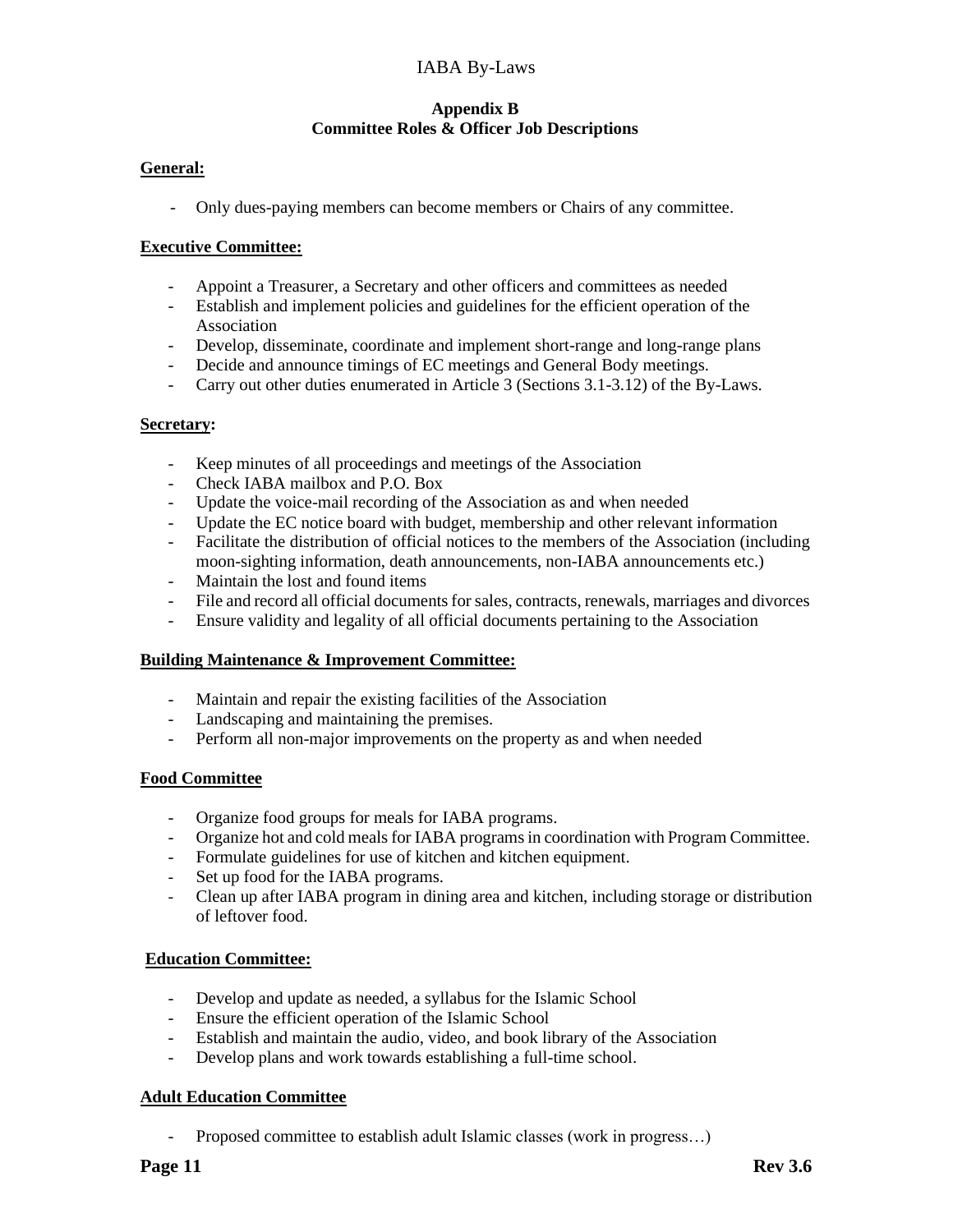## **Program Committee:**

- Setup the premises for the program, including opening/closing of all doors and gates
- Make a program schedule and ensure that it is followed
- Send out detailed e-mails of the program in advance of the program
- Regulate program content
- Arrange for speakers on special occasions
- Control the use of the Association property for all other non-IABA events
- Coordinate the use of the main hall for the programs
- Maintain order inside the main hall
- Maintain the audio-visual equipment in the premises

#### **Outreach Committee:**

- Maintain contacts with all media outlets and act as a media spokesperson for the Association
- Organize and regulate the Dawa and outreach services of the Association
- Disseminate relevant Islamic knowledge to Muslims and non-Muslims
- Maintain the book stall and flyer stand

#### **Social Committee:**

- Maintain the sporting equipment and facilities of the Association
- Organize sporting events and other non-religious events
- Organize Eid celebration festivities
- Organize semi-annual non-religious events (e.g. picnics, gatherings, etc.)

#### **Ladies Committee:**

- Act as intermediary between the sisters, the Executive Committee and the other committees
- Organize ladies' religious and/or social events
- Address immediate, as well as long term, needs of ladies/mothers on the IABA premises
- Coordinate the use of the rooms and hall area in the kids' section for the program

#### **IT Committee:**

- Design and maintain the Association website and database
- Create infrastructure for committees to maintain content on the website and update weekly program information
- Maintain IABA emailing list/directory
- Facilitate the IT needs of all the other committees as needed

#### **Funeral Committee:**

- Maintain supplies and procedures for funerals and all related services
- Coordinate funeral services as and when needed
- Implement and sustain cemetery space acquisitions for members of the Association
- Maintain historical records of burials by IABA and payments.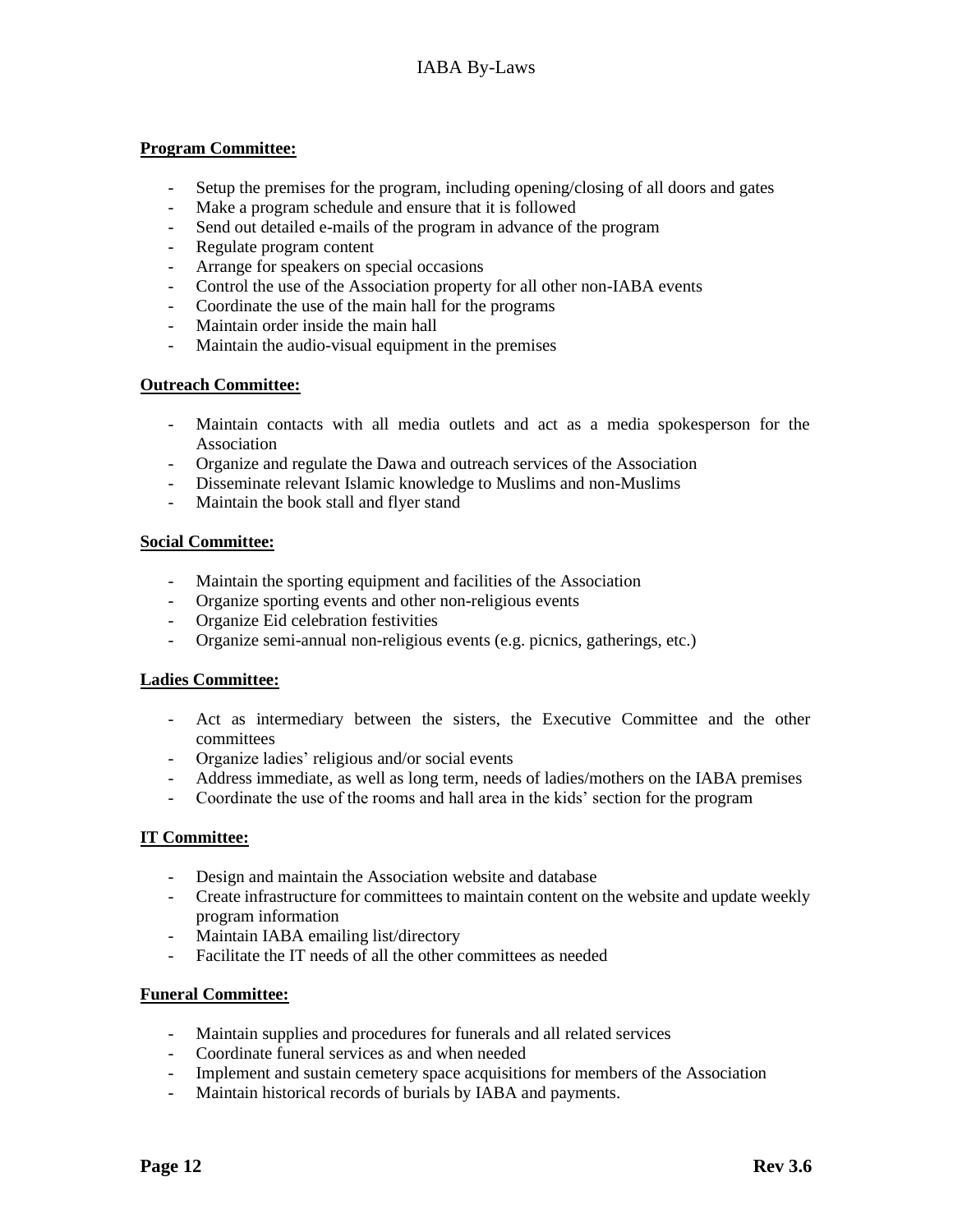## **Youth Committee:**

- Implement a structure and activities designed to encourage the Youth to participate in IABA activities
- Provide activities that foster Islamic brotherhood and leadership among the youth
- Operate under the direction of an adult mentor appointed by the Executive Committee

## **New Building Committee:**

- Develop and implement plans for the building of a new center for the Association
- Recruit and work with vendors (where necessary) with Executive Committee approval for said expansion or construction
- Communicate with the members via regular updates, as directed by Executive Committee
- Communicate and comply with governmental authorities as necessary

## **Welfare Committee:**

- Consists of a Council comprising the Religious Guide, the President, the Treasurer, and other members (male and female) as deemed necessary
- Responsible for disbursement of Sadaqat and Fitra funds collected by IABA
- If more than \$5,000 per quarter is being sent to organizations outside the U.S., the Executive Committee should pre-approve the disbursement.
- Evaluate recipients of funds and authorize Treasurer to make the payments accordingly
- Ensure that Sadaqaat funds are distributed in a timely manner.
- Disburse Fitra funds as soon as possible, making efforts to disburse funds during the year
- Report the receipt, disbursement, and remaining funds to the Executive Committee every quarter.
- All disbursements to be made through the IABA bank account to maintain records.
- Maintain proper documentation for all disbursements.

#### **Election Committee:**

- As elections approach, the Executive Committee will appoint a member to serve as Chairman of the Election Committee.
- The Chairman may then select other members to form the Election Committee.
- Committee shall dissolve upon satisfactory completion of the elections.
- A member of the election committee cannot be a candidate for election.

# **Membership Committee**

- Keep record of all applications for IABA membership
- Keep an up-to-date list of members (including dependents) with necessary details including annual membership payment status.
- Submit new membership applications to Executive Committee for approval on a regular basis.
- Forward any membership fees received to the Treasurer.
- Maintain reasonable confidentiality of all membership data.
- Invite community members to become registered members of IABA.

#### Security Committee

- Maintain internal & external security at IABA.
- Liaise with Police and Fire Departments.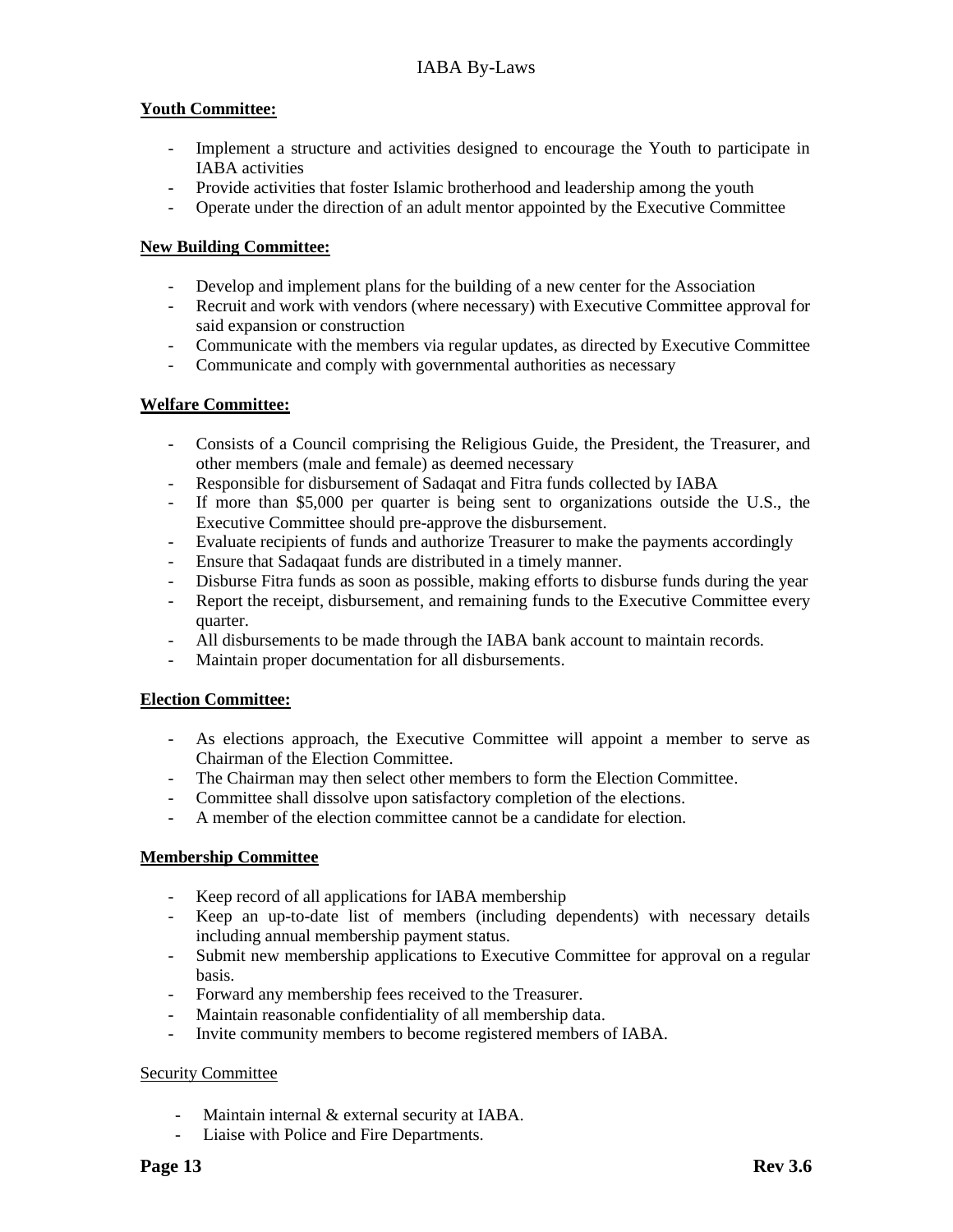- Plan & execute security arrangements at all IABA events.
- Take appropriate measures in case of an unexpected security situation.
- Maintain a list of all keys. The list shall be updated as and when key holders change. Outgoing officers must surrender their key(s). New officers can request key(s) as soon as their post becomes active.

## **General Provisions**

- 1. Any appointed Officer may be removed by the Executive Committee for any reason deemed valid by the Executive Committee in its judgment and discretion, but only after written notice or a special meeting called by the Executive Committee and said officer, and only after said officer is given a reasonable time to respond and/or address the concerns of the Executive Committee.
- 2. When there is a conflict between committees, each committee chairperson should state their case in writing to the Executive Committee for further consideration.
- 3. When a member is being considered for a position, they should vacate the room for the discussion, and they should not vote on this decision.
- 4. All committee chairpersons are expected to attend the IABA programs and EC/Officer Meetings, and make every effort to build a committee consisting of diverse members.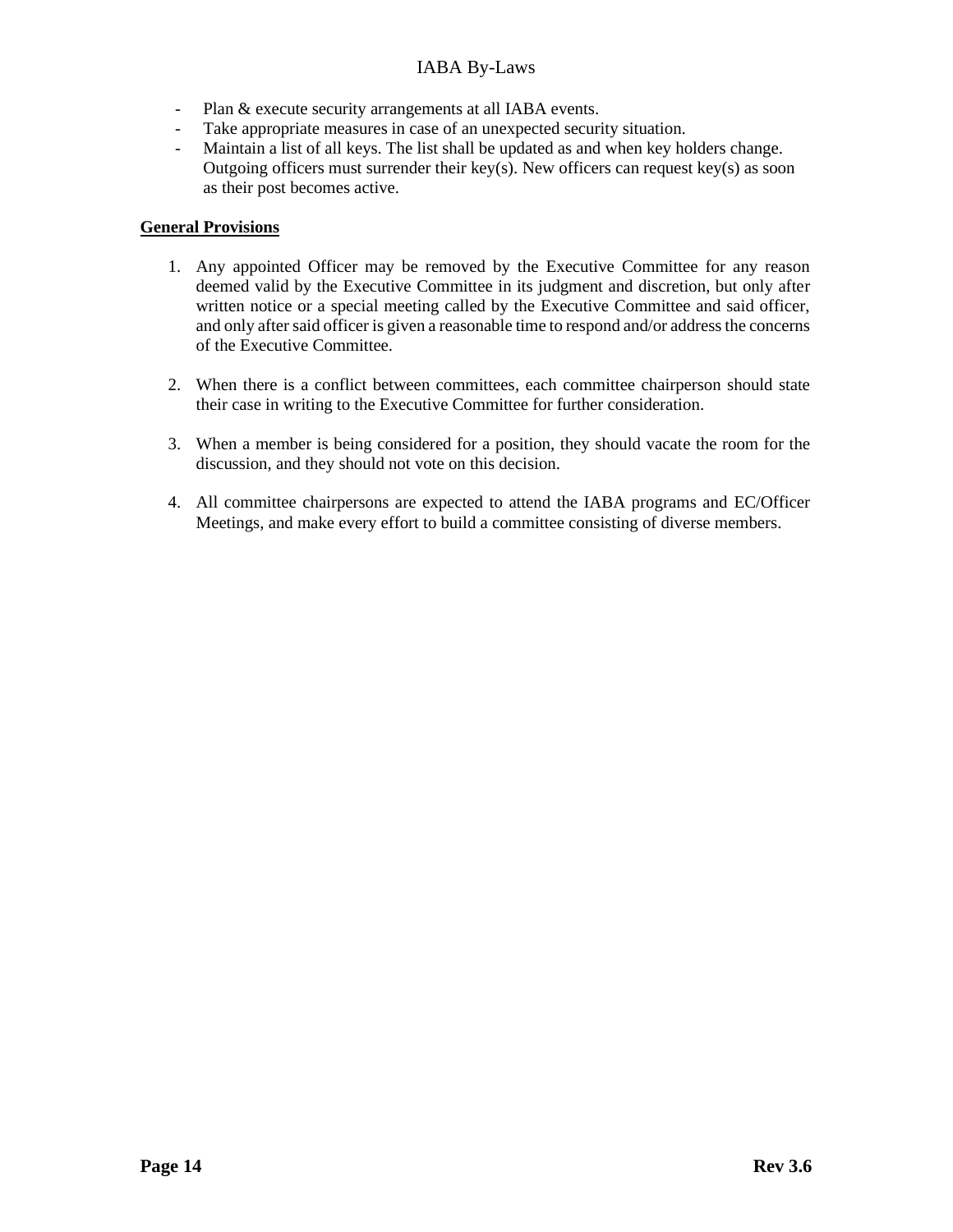## **Appendix C Election Rules and Procedures**

## **1. Eligibility for Running and Voting**

- 1.1 In order to be eligible to run for the Executive Committee, one must be a Member of the Association for a period of at least one year, have actively served as a committee member for at least one (1) year, and has been attending weekly programs (Saturday evenings, Fridays, Thursday evenings, etc.) regularly.
- 1.2 A candidate for the Executive Committee may not have an ongoing criminal or unlawful immigration status investigation. IABA has the right to conduct a background check if deemed necessary.
- 1.3 In order to be eligible to vote in an election of the Association, one must be a Member of the Association.

#### **2. Nomination**

2.1 Any Member of the Association may nominate himself or herself or any other Member.

#### **3. Election Committee**

- 3.1 The Election Committee shall present or publish the timelines for the election process at least twenty (20) days prior to the election.
- 3.2 A nomination will be accepted only if the nominee submits a written notice of consent, or intent to run, to the Election Committee at least ten (10) days prior to the election.
- 3.3 The Election Committee shall acknowledge in writing the nomination of a candidate to the nominee.
- 3.4 The Election Committee shall present or publish to the General Body a ballot with the nominated candidates for election, at least seven (7) days prior to the election.
- 3.5 If a nominated candidate withdraws his/her name in writing to the Election Committee after the ballot has been presented or published, the Election Committee shall update the ballot and present or publish it to the General Body as soon as possible, before the election, time permitting.
- 3.6 After a candidate withdraws his/her name in writing to the Election Committee, the candidate name cannot be re-instated on the ballot.

#### **4. Elections**

- 4.1 Ballots will be given to Members prior to assembly and commencement of the General Body meeting and elections. A member of the Election Committee shall make note of each present Member's receipt of his or her ballot.
- 4.2 The Member count that is used to establish Quorum requirements should match the count for the number of ballots distributed.
- 4.3 Each candidate for election shall be allowed to address the General Body before the ballots are cast, for a period not to exceed three (3) minutes.
- 4.4 The ballots shall be secret. Any ballot which contains votes for more candidates than the number of open seats will be invalid and not counted.
- 4.5 The ballots will be counted by two (2) individuals either within the Executive Committee (provided neither individual is seeking re-election or is on the ballot) or designated by the Executive Committee from amongst the Members of the Association (provided neither of such Members is seeking election or is on the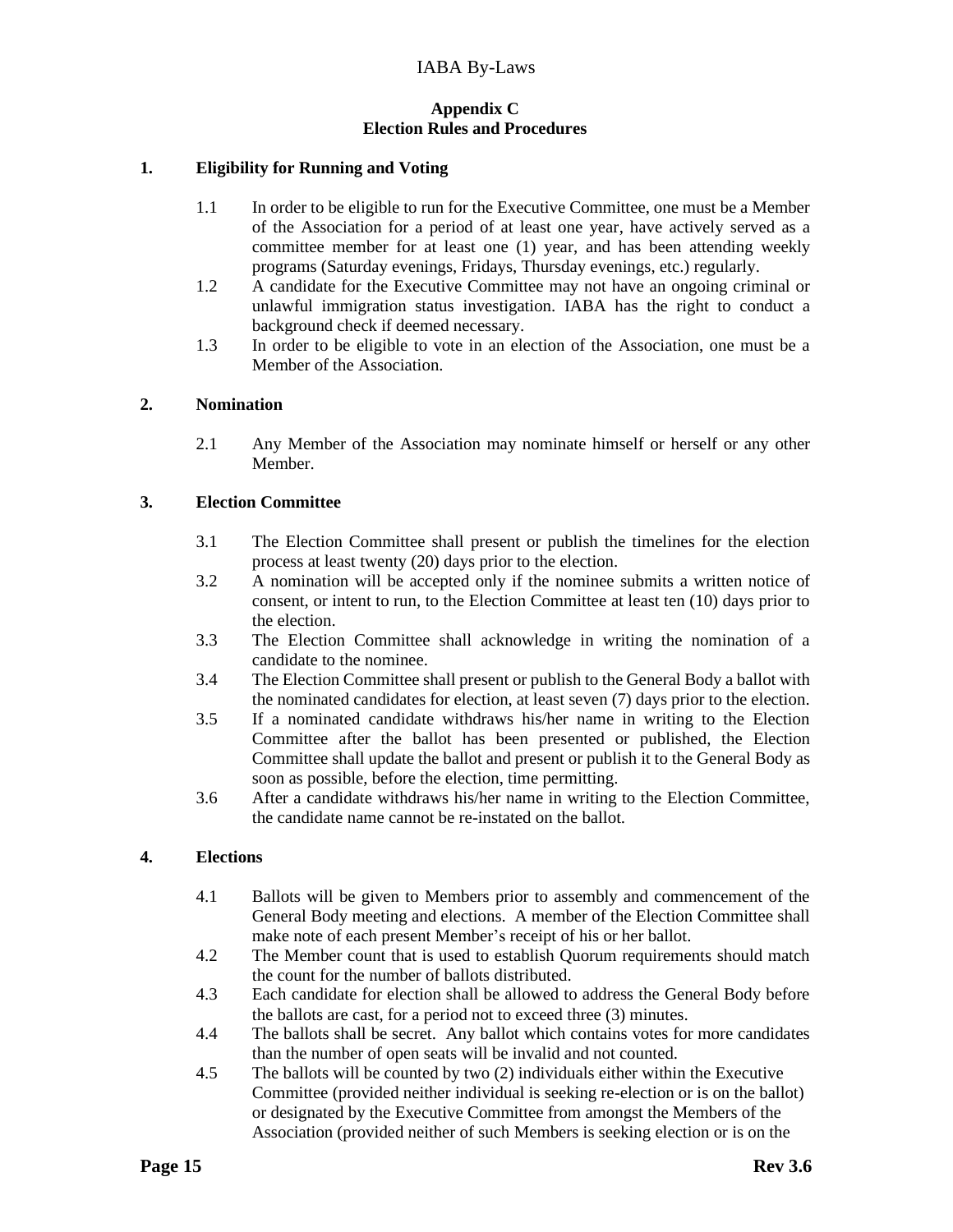ballot or is a family member (father, mother, spouse, child or sibling) of someone on the ballot).

- 4.6 The deadline for submission of ballots will be once the vote counting process has begun.
- 4.7 When the office of President is on the ballot, the elections shall consist of two (2) parts: the Presidential election, and the Executive Committee election. The Presidential election shall take place first. Any candidate who is unsuccessful in a bid for President shall automatically be considered as a candidate for the Executive Committee election. The Executive Committee election shall be held immediately after the Presidential election.
- 4.8 In the event of a tie between two or more candidates, said candidates shall immediately stand for a runoff (i.e., re-vote), and the election process shall continue between said candidates until the tie is broken.
- 4.9 Voting in absentia is allowed, only if the Member submits his or her vote to the Election Committee in writing, at least 24 hours prior to the casting of the ballots on Election Day.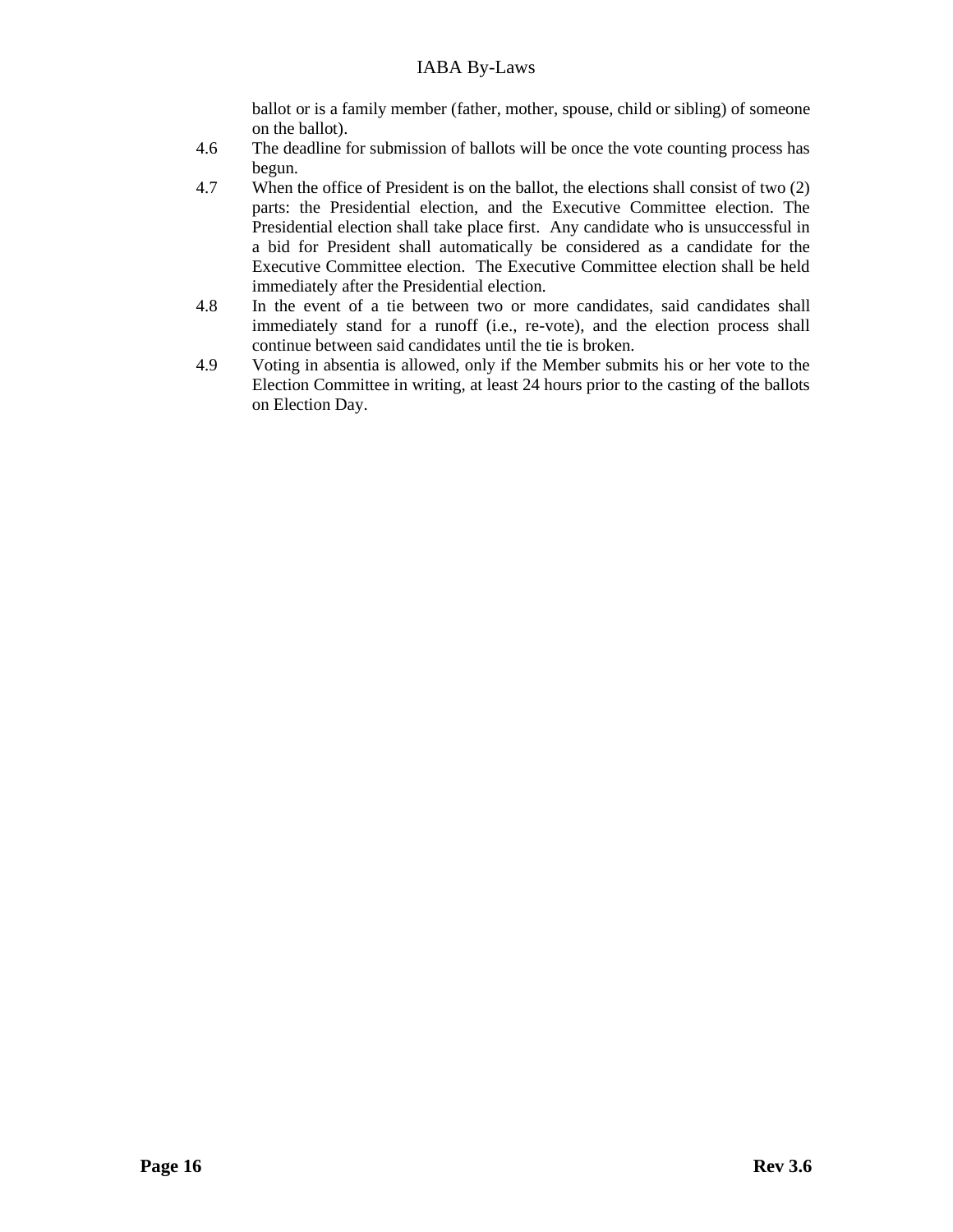## **Appendix D Membership**

## **1. Eligibility**

- 1.1 For a Member who is a Head of Household (HOH), their spouse, dependent children and parents automatically become Members of the Association.
- 1.2 As and when dependent children reach voting age (15), the Member (Head of Household) shall provide an updated membership form with name and email contact of the said dependent; a dependent who has reached adulthood (18) will be required to pay separate student membership dues, i.e., shall no longer be included within the head of household's family membership dues; and, a dependent who has obtained full-time employment will be required to pay separate single membership dues.

# **2. Dues**

- 2.1 Members shall pay annual membership dues in an amount to be determined each year by the Executive Committee. The due date for membership dues shall be January 1 of each year.
- 2.2 If a Member does not pay their annual membership dues within six (6) months from the due date for the membership year, they will be issued a written notice of delinquency. The Member shall then have three (3) months from the date of sending of the written notice to pay the membership dues.
- 2.3 If a Member does not pay their annual membership dues within nine (9) months from the due date for the membership year, the Member will cease to be a Member in good standing order. Any time after this point, the Member may reverse their good standing order by back-paying all outstanding dues, at which point their membership will resume, or they can re-apply for membership via the new membership procedure.
- 2.4 A Member who is not in good standing order may not vote in any Election. Their membership remains frozen.
- 2.5 If any Member cannot pay the annual membership dues (e.g., due to hardship), they may write a request for a waiver to the Executive Committee. If the waiver is granted, then they are excused from paying the membership dues for that membership year only.
- 2.6 A Member must reapply, if applicable, for a waiver for each new membership year.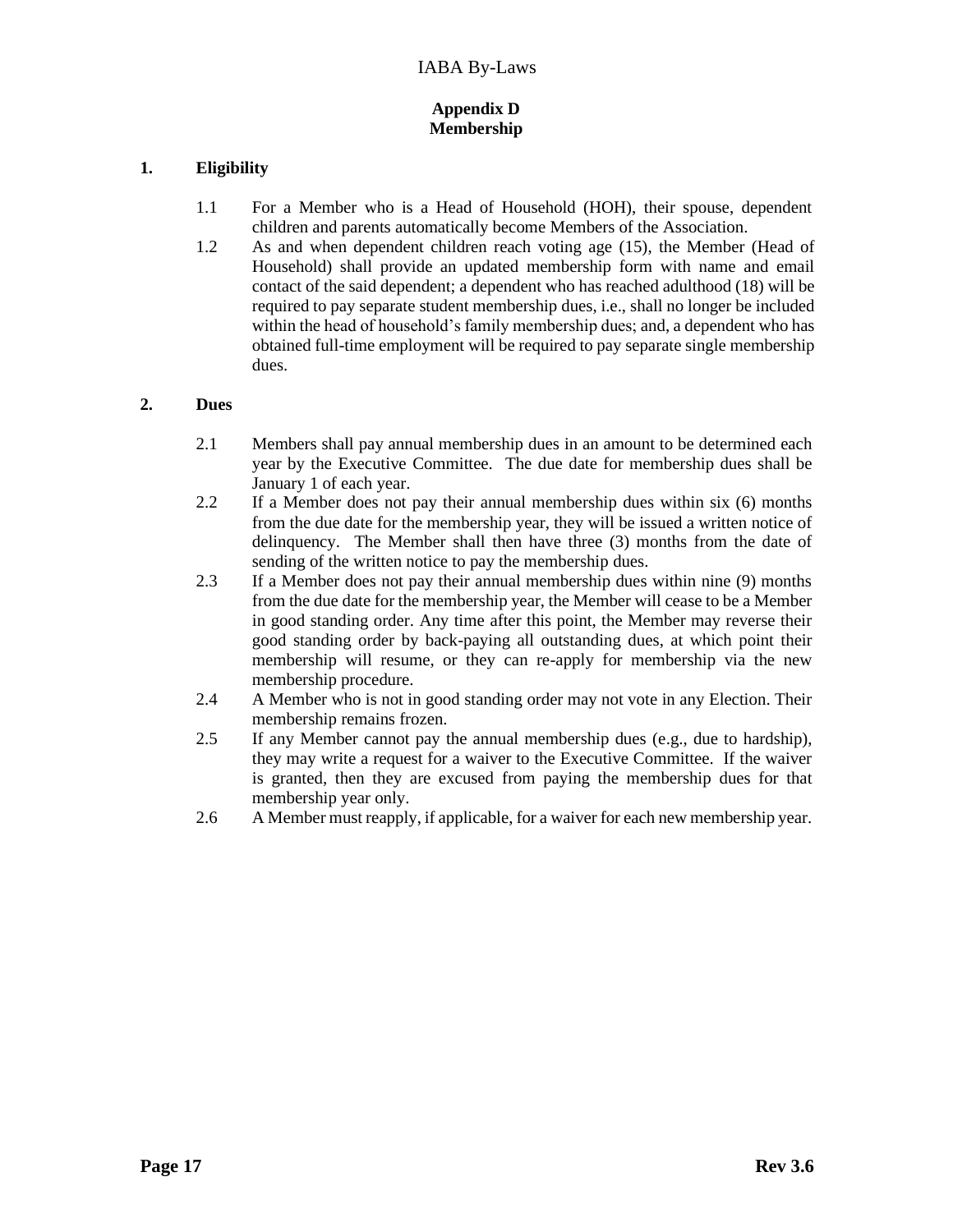## **Appendix E Miscellaneous Policies**

#### **1. Lost & Found Property**

- 1.1 Any item found at the Center that is suspected of being a lost item shall be placed in a lost and found area by the Secretary.
- 1.2 Appropriate announcements shall be made at regular intervals about the items that are in the lost and found area.
- 1.3 The Secretary shall donate, sell or otherwise dispose any items after the required time has elapsed (determined by the Alim). If necessary, appropriate funds shall be given to Sadaqat.

#### **2. Donations**

- 2.1 Items donated to IABA must be in good working condition.
- 2.2 The Secretary will work with the Program, BMI or other committee chairs as necessary to determine whether the item is needed or not.
- 2.3 Once items are donated (Waqf), the concerned officer and/or Executive Committee will decide to use or dispose of it as needed.
- 2.4 If unnecessary or unusable items are left on IABA premises, the items will be donated, sold or otherwise disposed of at the discretion of the Secretary after consultation with the relevant committee(s).

## **3. Borrowing**

- 3.1 Items cannot be borrowed without the prior consent of the President, Secretary, or relevant committee chair.
- 3.2 If items being borrowed have been recently donated, attempts should be made to verify that the donor has no objection.
- 3.3 A deposit for the borrowed item shall be required at the discretion of the relevant officer or committee chair, and in addition, any donation shall be accepted.
- 3.4 The person consenting to the borrowing will ensure that the items are returned to the original location at IABA.
- 3.5 Pick-up and return of the item shall be coordinated with the relevant officer or committee chair.

#### **4. Committee Responsibility for IABA Premises**

- 4.1 IABA Office: Secretary
- 4.2 Main Hall: Program Committee
- 4.3 Classrooms: Education Committee
- 4.4 Pump Room: BMI Committee
- 4.5 Portable: Ladies committee
- 4.6 Mobile Home: BMI Committee
- 4.7 Grounds: BMI Committee
- 4.8 Dining Area & Kitchen: Food Committee
- 4.9 Library: Education Committee
- 4.10 Bookstall: Resident Alim or his designee
- 4.11 Flyer stand: Outreach Committee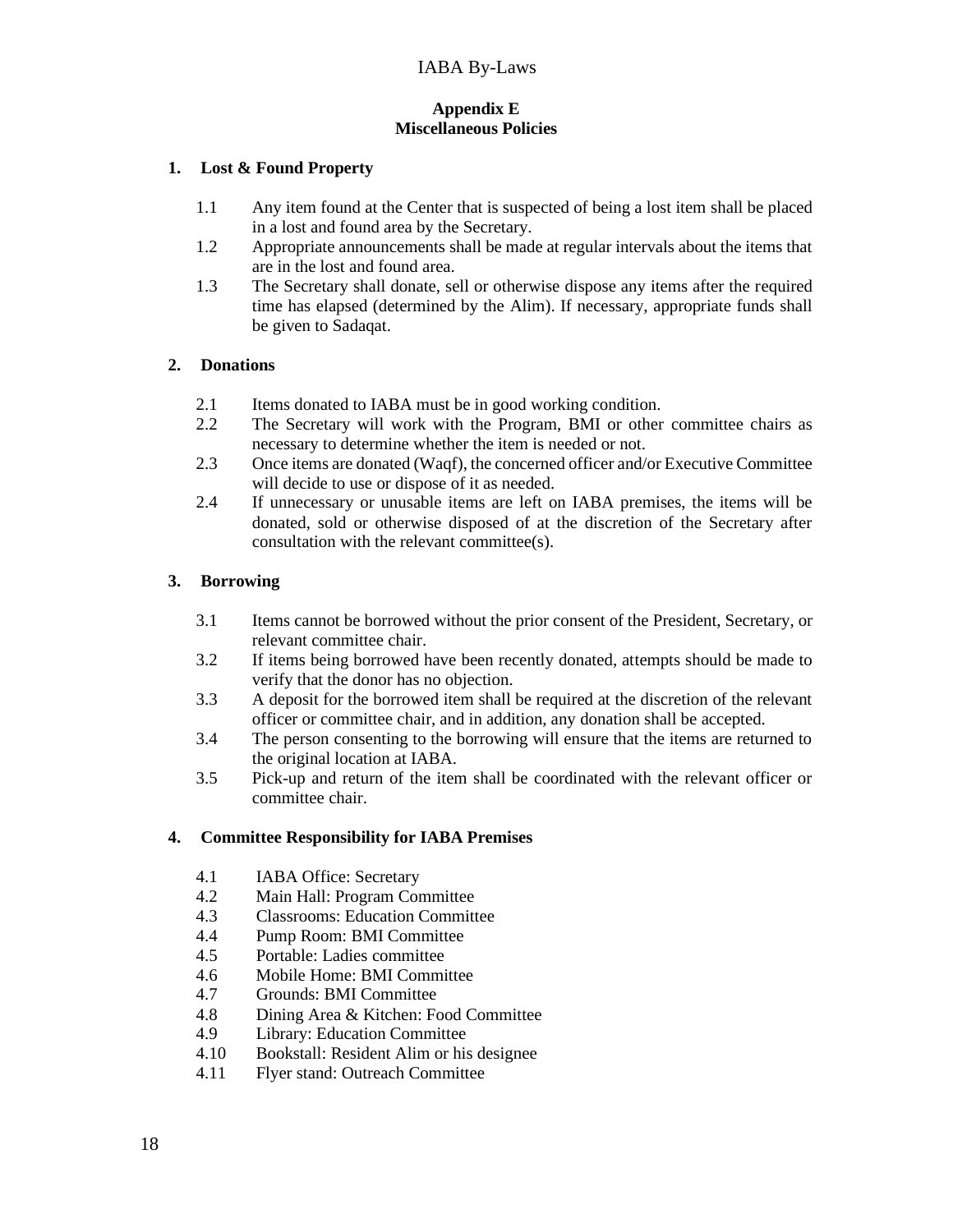# **5. Notice Boards**

- 5.1 Refer to Appendix G for layout and committee responsibility for notice boards.
- 5.2 Only approved items can be placed on any board. Any unapproved items will be removed at the discretion of the responsible committee.
- 5.3 Each board shall be kept in an appealing state by the responsible committee.

## **6. Communication**

- 6.1 Email lists shall be un-moderated (no approval needed) but restricted to (sender has to be) Officers. There shall be 3 email lists:
	- 6.1.1 **IABA announcements:** for general IABA announcements
	- 6.1.2 **IABA members:** for official IABA information (e.g., financial updates, elections, surveys)
	- 6.1.3 **IABA Officers:** for disseminating information to officers only
- 6.2 Email aliases shall be un-moderated (no approval needed) and un-restricted (anyone can post). There shall be 1 email alias:
	- 6.2.1 **EC:** limited to EC members, Secretary and Treasurer
- 6.3 All soft-copies of meetings and other (scanned) documents shall be posted to the IABA On-line document repository (e.g., DropBox).
- 6.4 The On-line document repository shall be restricted for posting and viewing to Officers only. The President shall be the moderator and shall be responsible for authorizing the adding and removing of officers, and creating and deleting folders.

## **7. Keys**

- 7.1 The Secretary is responsible for ensuring that only the minimum necessary members have the required keys to access the center.
- 7.2 All keys have to be accounted for and a list should be kept by the Security Committee.
- 7.3 All key requests from non-officers have to be approved by the EC.
- 7.4 Duplication of keys is unauthorized without the approval of the Secretary.

# **8. IABA Marquee**

- 8.1 The Secretary is responsible for maintaining the IABA marquee. This includes changing the text, keeping the letters in a secure area, and ensuring that proper measurements are taken after any vandalism.
- 8.2 At the Secretary's discretion, the changing of the text may be delegated to another Officer or Member.
- 8.3 The text for the marquee shall be approved by the President and Resident Alim, with notice to EC members for feedback.

#### **9. Temporary occupancy**

- 9.1 Approved persons may stay at the Al-Mahdi Center if they are experiencing difficult circumstances.
- 9.2 Period of stay should not exceed one week at a time. For stay beyond this period, a re-approval is necessary.
- 9.3 Stay can be approved by the President or his/her designee.
- 9.4 A key to the main door of the center should not be given to the individual(s).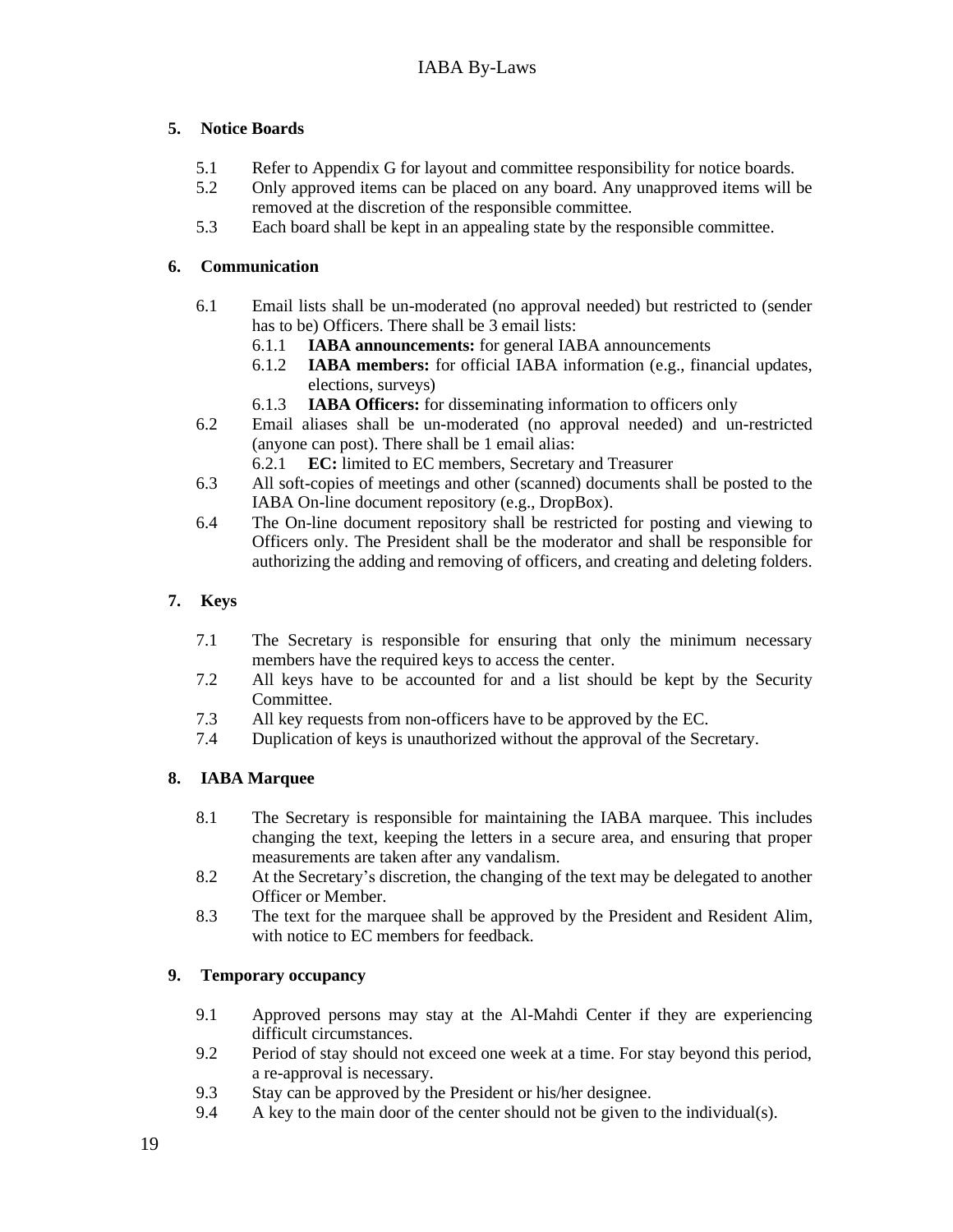- 9.5 The President shall be responsible for:
	- 9.5.1 Making an assessment of the individual(s), either directly or indirectly through a trusted party.
	- 9.5.2 Checking with the Program Committee chair to ensure that the guest room is available for the duration of the stay.
	- 9.5.3 Ensuring that an application form is filled out, along with a photocopy of driver's license or passport.
	- 9.5.4 Ensuring that the rules of stay are clearly explained to the individual(s).
	- 9.5.5 Communicating to officers about individual(s) staying at the center.

## **10. Fundraising**

10.1 All fundraising at IABA events, on IABA property or using IABA email lists requires the approval of the EC or the President if the funds are intended for non-IABA use.

## **11. Use of IABA Property for Non-IABA Events**

- 11.1 All Non-IABA events must be pre-approved by the Executive Committee.
- 11.2 The organizer/event must follow IABA Constitution and By-laws at all times.
- 11.3 IABA property/premises must be returned in a clean manner.
- 11.4 Program Committee will coordinate the scheduling of the event if the event is to conflict/overlap with an IABA event. Members will be notified of such event (e.g., wedding, birthday, etc.). Organizer may choose to remain anonymous.
- 11.5 Organizer must fill out and submit a request form in a timely manner, which shall contain: organizer's name, contact information, membership status, event date and time, areas and equipment requested for use, and nature and details of the event (including whether it is a closed event or open to all IABA community).
- 11.6 Only IABA Members are eligible to use IABA premises for non-IABA events.
- 11.7 A fee and security deposit for the premises may be required at the Executive Committee's discretion.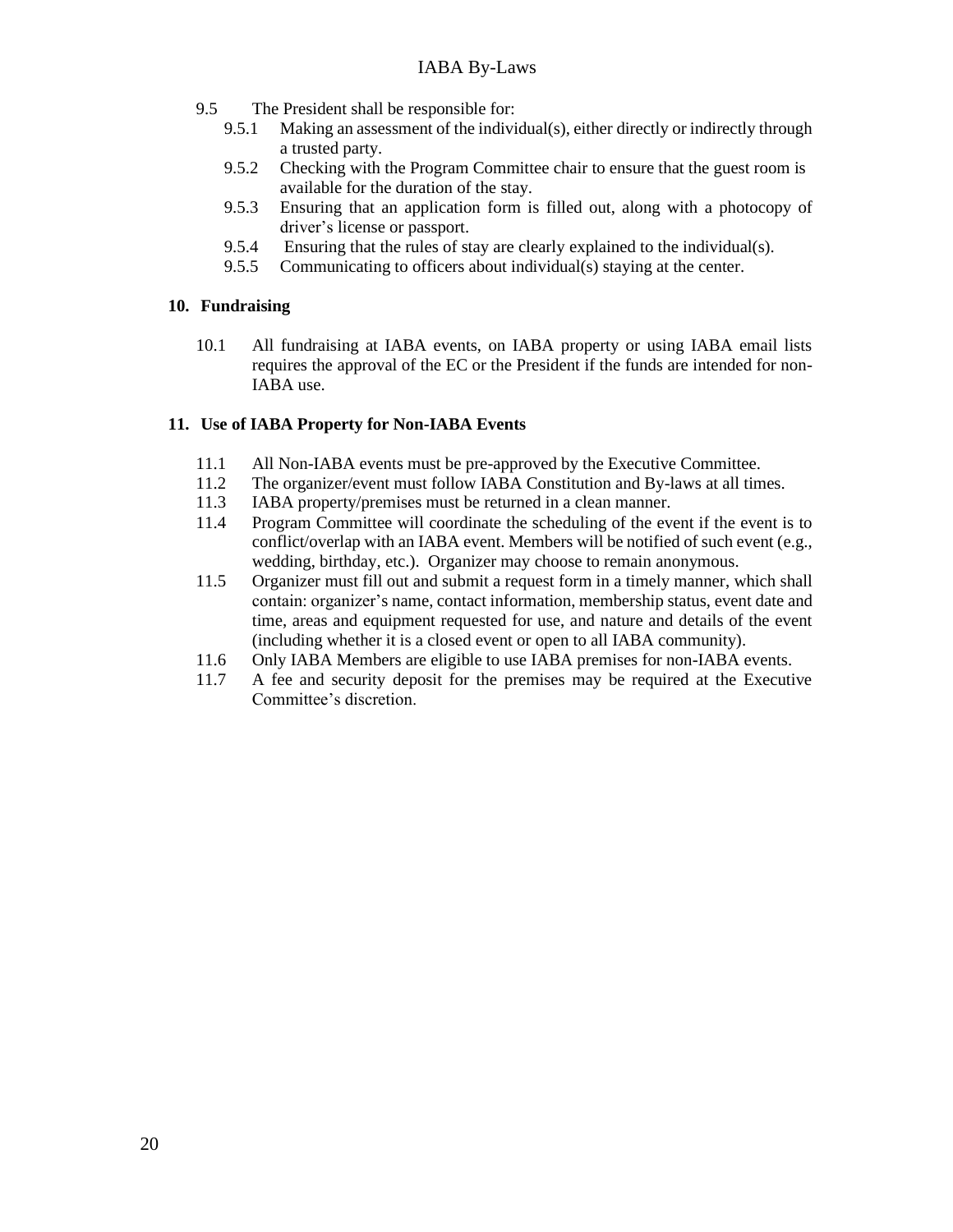# **Appendix F**

## **Code of Conduct & Regulations**

*In order to maximize the spiritual and educational experience of all attendees, IABA has set forth these regulations to be in force at all times. Please read them carefully. Thank you for your cooperation*

- 1. GENERAL
	- The prayer and congregation halls are divided into men's and women's sections with separate entrances. Please use the proper entrance to abide by the religious practices of IABA.
	- Do not block the hallways leading to the prayer and congregation halls.
	- Please keep noise level to a minimum. People may be praying or reading the Qur'an.
	- Avoid all conversation in the prayer halls during congregational prayers and programs
	- Please keep your children with you in the main prayer and congregation halls during the program, or take them to the other designated areas.
	- Keep your shoes on the shoe racks
	- Do not change settings of sound system or thermostats, without consulting BMI chair or authorized officer.
	- No food or drink allowed in the prayer halls, with exception of dry snacks used by parents with children; snacks must not contain sugar or liquids. Exceptions may be made by authorized officers in other areas.
	- Turn off cell phones or put in silent mode. No cell phone use permitted during prayers and programs.
	- Filming of programs requires prior permission of IABA president or EC.
	- IABA Wi-Fi access is password-restricted and may only be shared by EC on a discretionary basis. Internet usage with IABA Wi-Fi must be appropriate by all attendees (adults and children); violators will be denied further access, and Wi-Fi password is subject to change at any time at EC's discretion.
	- All announcements, handouts, etc. must be pre-approved by the President or Program Chair.
	- Qur'an and other books may not be taken outside of IABA premises. Please put them back in their previous location after use.
	- IABA is not responsible for loss or damage to personal property. For any lost article, please contact the IABA secretary or request an EC member for access to the main IABA office lost-and-found box.
	- Please report all suspicious activity or violation of these regulations to an EC member or any officer.
	- IABA reserves the right to take action against an individual for violation of any of the above regulations.
	- 2. PARKING.
		- Do not double park, block other vehicles, or block the driveway
		- *Unauthorized vehicles parked overnight may be towed away at owner's expense*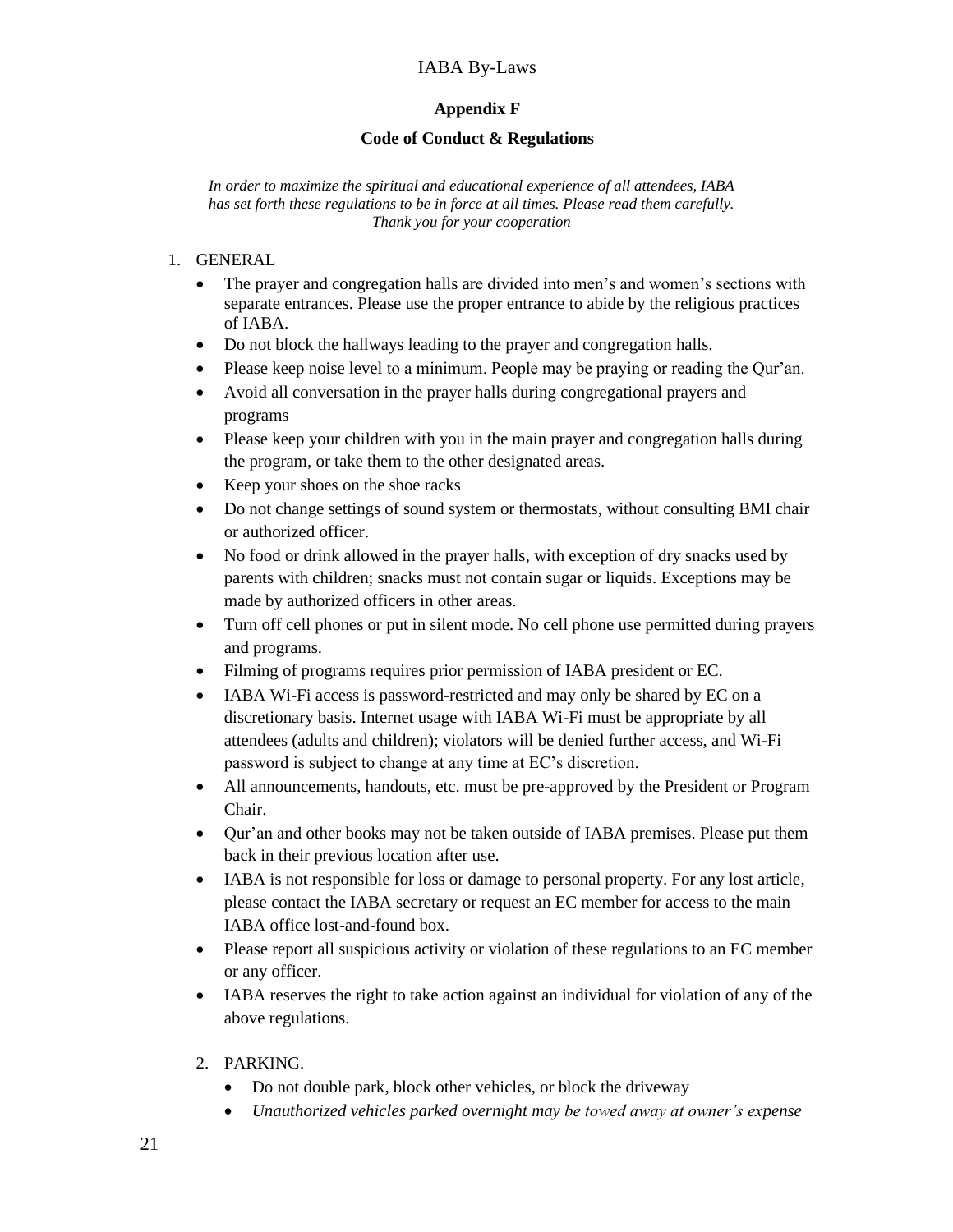# 3. DRESS CODE

- Observe modest Islamic dress for both men and women as required by IABA regulations. Head covering required for women inside the IABA premises.
- IABA reserves the right to enforce the dress code.

# 4. DINING AREA ETIQUETTE

- Take only the amount of food in the plate that you will eat. Do not waste food.
- Parents need to supervise their children at the serving table.
- Remove your plate/cup/utensils and clean your area of spilled food after you are done eating.

# 5. CHILDREN

- IABA welcomes families to attend programs and enjoy social and other activities.
- Parents must supervise their children and prevent disruptive activities.
- IABA does not assume responsibility for any injury to you children.
- It is the responsibility of the parents to keep children quiet during programs
- Playing with electronic devices during program by children should be discouraged.

# 6. UNWELCOME AND DISRUPTIVE BEHAVIOR

- All attendees are held to the highest standards of conduct.
- Physical and verbal abuse at IABA is strictly prohibited. Anyone in violation of this will be asked by an officer of IABA to desist from such behavior. If noncompliance continues, then the offender will be asked to leave the premises.
- If the violator refuses to leave the premises, then he/she will be in violation of Texas Penal Code 30.05. The violator may be charged with criminal trespassing and legal action may be pursued.
- Repeated violations of the above may result in banning of the violator from IABA premises.

# 7. EQUIPMENT, ELECTRICAL FIXTURES AND FACILITIES

- Exercise care when using the equipment for your safety and to protect equipment.
- Do not remove any IABA equipment from the facility without authorization.
- Damage to the equipment when taken from the facility will be the borrower's responsibility and cost of repair or replacement will be billed to the borrower.
- Do not bring any equipment from outside and place on sidewalk in front of the Center or bring it inside without prior authorization.

# 8. DISTRIBUTING LITERATURE OR SOLICITATION

- Selling or distributing anything (food, flyers, brochures, books, etc.) within IABA premises is not allowed without approval from the President
- 9. FOOD AND BEVERAGES
	- No food or beverages are allowed at IABA without prior approval of the Food Committee.